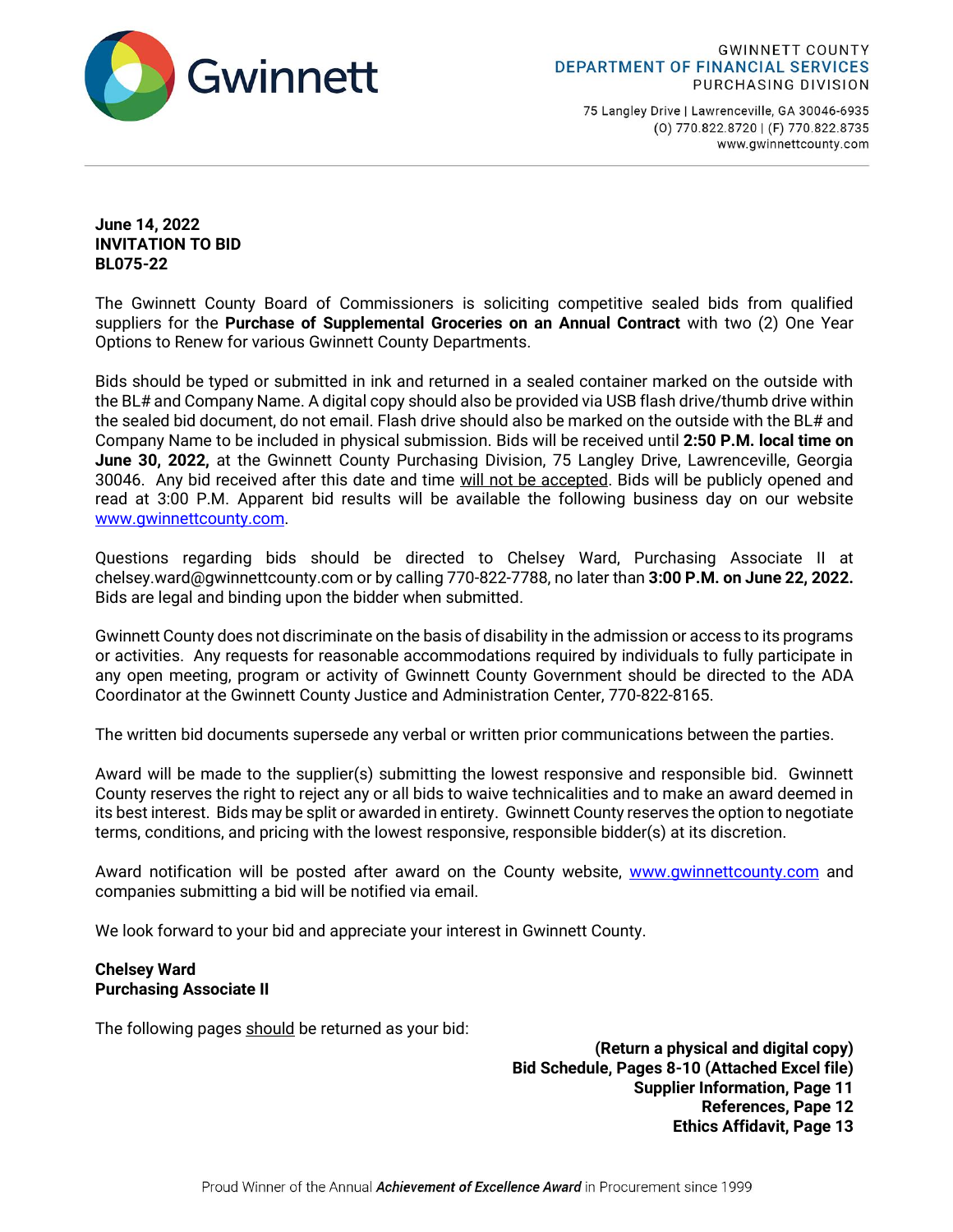# **SPECIFICATIONS & REQUIREMENTS**

# **I. Scope of Work:**

The successful supplier(s) will be required to provide groceries as specified within the bid document for the Departments of Community Services, Corrections, Fire and Emergency Services, and Sheriff's Office on an **as needed basis.** 

# **II. General Information**

- A. On the **Bid Schedule** state in detail all packaging and be sure to include all information applicable to each item (for example state weight of each serving/portion, how many servings per package/box, etc., and the number of boxes, etc. per case).
- B. On the **Bid Schedule** "Product Grade" be sure to include the U.S.D.A. Grade for each grocery product.
- C. Portions stated on the **Bid Schedule** under the "Description" are minimum requirements based on nutritional standards. DO NOT bid any product not meeting the minimum requirements; to do so may result in rejection of bid.
- D. Gwinnett County reserves the right to make "special" or "opportunity buys" as deemed in its best interest. If such purchase is made, the price of the product will be less than prices stated in the successful supplier(s) bid.
- E. Any supplier submitting a "qualified" bid may be deemed non-responsive. Qualifying a bid can be, but is not limited to, all or none offers and/or minimum order or delivery requirements. If awarded and supplier qualifies orders, we reserve the right to purchase off contract and/or terminate the contract.

# **III. Product Packaging & Quantity**

A. On each box and/or case delivered to each county facility indicated in the bid specifications, the name of the distributor and the manufacturer name must be indicated with the brand name, product code, quantity, and case weight. Distributor's name is not to cover/disguise manufacturer's information. Failure to provide labeling with the required information may result in the refusal of delivery, cancellation of order and/or the return of items that are not in compliance with the bid specifications at which no additional cost will be incurred by the County. It will be the responsibility of the successful supplier to incur any additional expense associated with picking up/replacing non-compliant items with items compliant to the bid specifications.

# **B. GWINNETT COUNTY RESERVES THE RIGHT TO REFUSE DELIVERY OR RETURN ANY ITEMS RECEIVED THAT ARE DAMAGED, BENT, AND/OR DENTED. IT WILL BE THE RESPONSIBILITY OF THE SUCCESSFUL SUPPLIER TO INCUR ANY ADDITIONAL EXPENSE ASSOCIATED WITH PICKING UP/REPLACING THESE ITEMS.**

C. All products delivered to Gwinnett County under this contract are subject to inspection and verification for compliance with bid specifications. All cost incurred to pick up and correct non-compliant or damaged orders will be the sole responsibility of the successful supplier.

# **IV. Product and Food Requirements**

A. All items bid must meet or exceed the specifications indicated within this bid.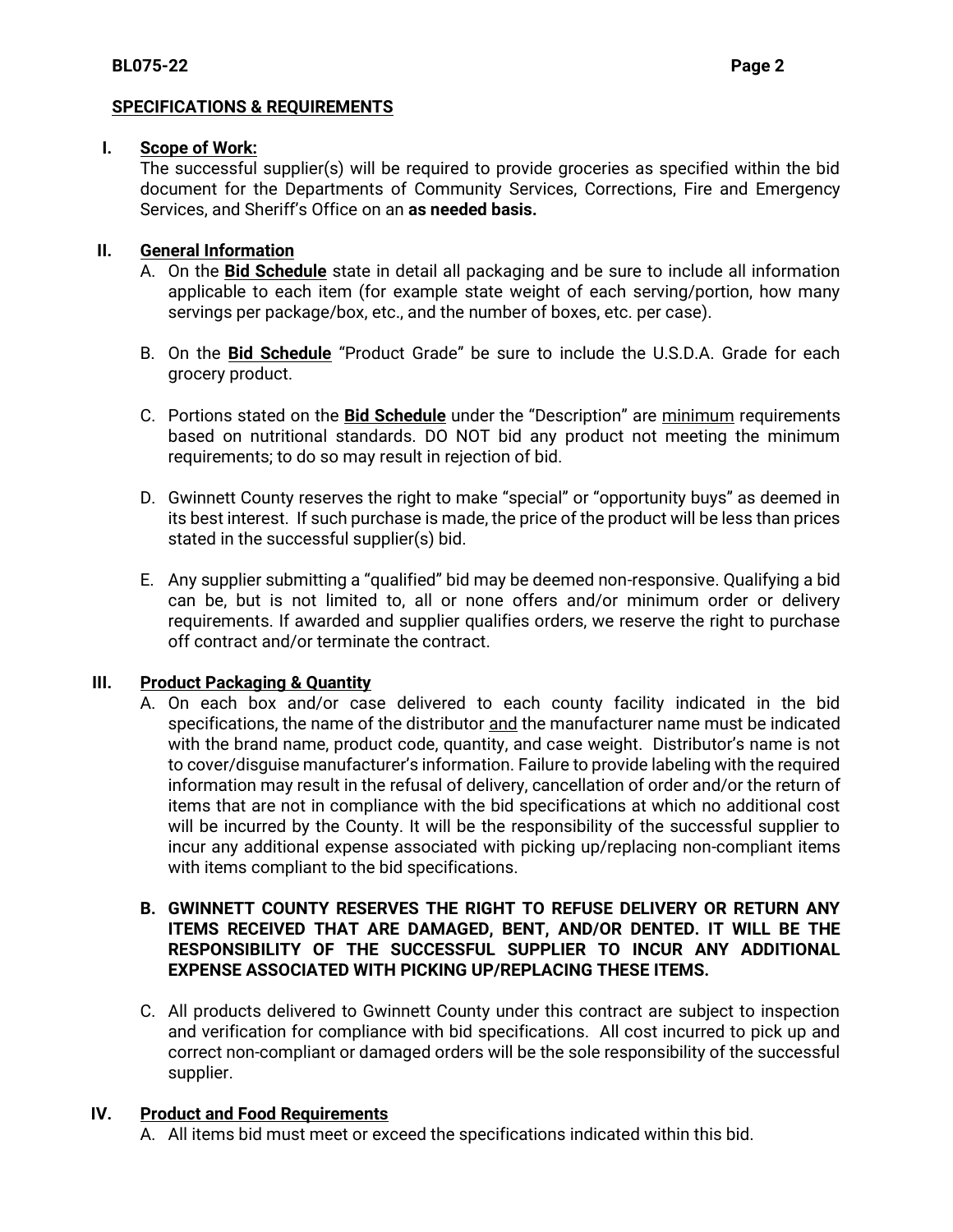- B. All Grocery items must be U.S.D.A. Grade A or U.S. Fancy products. Gwinnett County reserves the right to request proof of U.S.D.A. quality and refuse delivery on any grocery products that do not meet this specification.
- C. Canned foods that are Grade A or U.S. Fancy as defined by the U.S.D.A. means "the quality of canned product that possess similar variety characteristics, a normal flavor and odor; good color, are practically free from defects and possess practically clear liquid and a good character."
- D. Frozen food products that are Grade A or U.S. Fancy as defined by the U.S.D.A. means "the quality of frozen product that possesses similar variety characteristics, good flavor, tender, good color and are practically free from defects."
- E. Items must not exceed a reasonable age upon delivery according to the shelf date.
- F. Nutritional Analysis Sheets, including ingredients, along with a copy of the product label and/or package wrap should be submitted as part of this bid document. Upon request, failure to submit this information may result in rejection of bid.

# **V. Equivalent/Alternate Products**

A. Equivalent/alternate products may be bid on items where brand name is specified, provided the quality, grade and/or performance of the proposed meets or exceeds the specifications as indicated within the bid specifications for each item. Samples of alternate products shall be provided upon request as indicated below.

The following should be provided with the bid documents for all alternate/equivalent items bid:

- 1. Product identification, including manufacturer and/or distributor's name and number, brand name, product code, and product label.
- 2. Packaging if different to include the quantity per case, case weight, item number, and the Total converted Measurement if the packaging is different on the Bid Schedule.
- 3. Manufacturer's product literature/specifications, including but not limited to product description, ingredients, nutritional analysis, packaging wrap, and/or product label.
- 4. Product has been personally investigated and determined that it is equal or superior in all respects to that specified.
- 5. Supplier will provide the same guarantee for the equivalent/alternate item as they would for specified product indicated in the bid documents.

# **VI. Samples**

- A. Gwinnett County reserves the right to request samples for evaluation purposes prior to award.
- B. Gwinnett County reserves the right to request samples of any items on the Bid Schedule (including all equivalents). This does not mean all items, only certain items upon request. Samples should be provided within seven (7) business days upon request. It will be the responsibility of the supplier to incur all costs associated with the samples. Failure to submit samples upon request may result in the line item(s) being deemed nonresponsive or rejection of the bid. **A minimum of four (4) servings of each product shall be submitted as a sample.** All samples are to be identified and must include the following: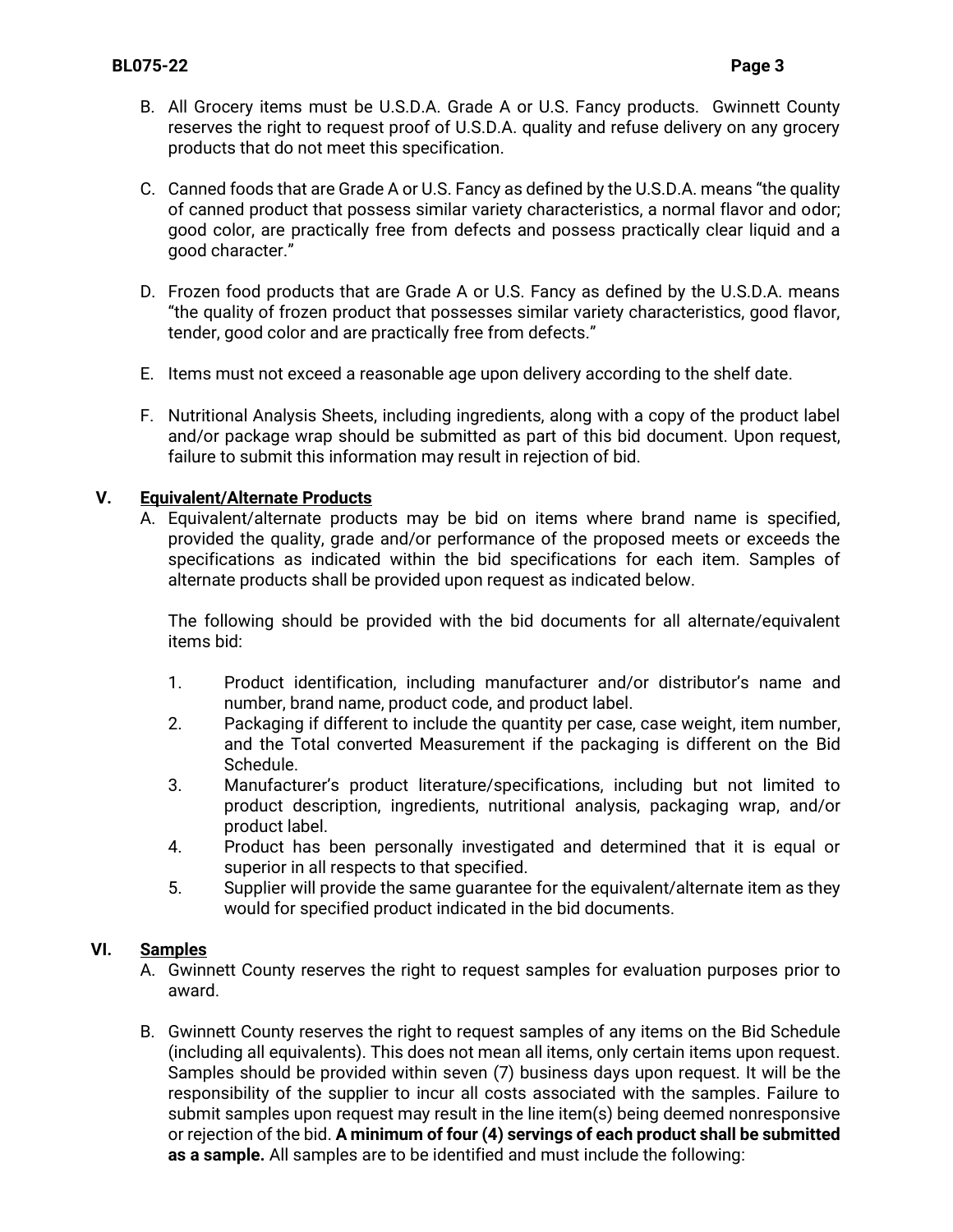# **(FAILURE TO SUBMIT THIS INFORMATION MAY RESULT IN SAMPLES NOT BEING CONSIDERED FOR EVALUATION.)**

- 1. Labeled with product identification label, including manufacturer's name or brand name, product code, product label, distributor name, item number as indicated on the Bid Schedule, and case weight. All products are to be identified by brand and code number.
- 2. Product literature/specifications, including but not limited to product description, packaging, ingredients, nutritional analysis, and product code.
- 3. Product labels on selected samples will be kept for verification when shipments are received. See "Delivery" as specified below.
- 4. All samples used for evaluation purposes must be the same product that will be provided to the user departments and as indicated on the Bid Schedule. Any deviation in products bid without prior County approval will result in possible rejection and cancellation of order.
- 5. Samples will not be returned after the evaluation.

# **VII**. **Evaluation of Samples**

- A. The requested sample items will be evaluated and graded by the user departments. The categories of evaluation will consist of the following: aroma, appearance, color, texture, tenderness, and flavor.
- B. A rating scale of one to five (1-5) will be used as follows: 1=unacceptable, 2=poor, 3=fair, 4=good and 5=excellent.
- C. The evaluation of samples will be taken into consideration for award, which will be made as indicated within the bid specifications.

# **VII. Substitutions**

B. Substitutions may be accepted **only** if the product quality is equal to or exceeds the current product specifications that were originally bid and is approved by the user department(s) prior to submitting the substituted item. Gwinnett County shall be the sole determinant of acceptability of substitutions. Item delivered without authorization will be rejected.

Gwinnett County reserves the right to purchase outside of this contract and the price difference will be charged to the supplier if item bid is not available when needed.

C. If providing an approved substitution, pricing, delivery, quantity/packaging, and invoicing must remain the same as the item originally bid/indicated on the successful supplier(s) bid documents.

# **IX**. **Orders**

Orders will be placed directly with the successful supplier(s) by the individual user departments on an **"as needed"** basis. Quantities are approximate annual quantities. **Orders are to be filled regardless of quantity and/or dollar amount.** All orders must be accompanied with a packing slip and all orders shipped in error, to be returned are to be picked up within five (5) business days of notification.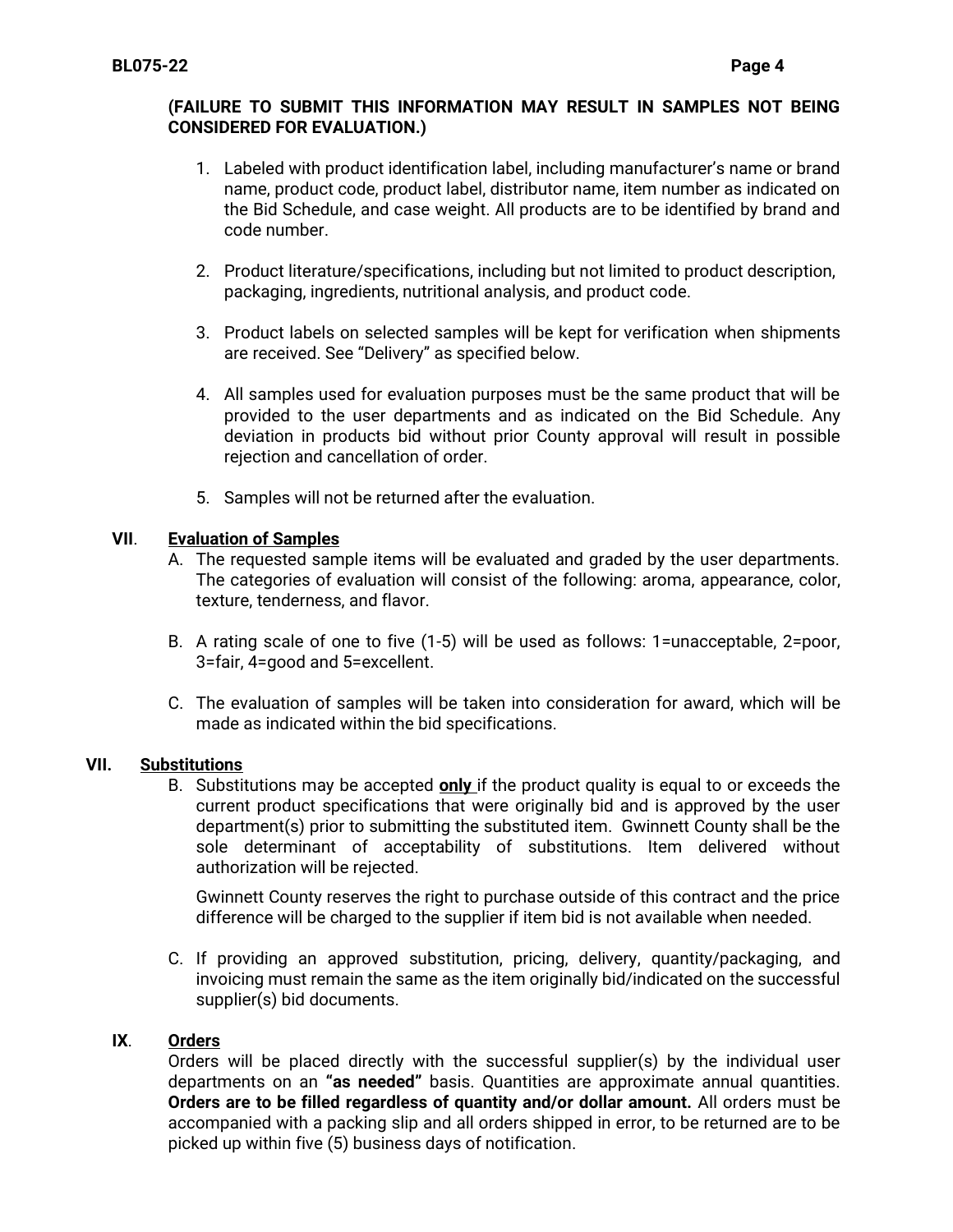# **X. Delivery Terms/Invoice**

- A. Delivery should be coordinated with each user department upon award, as orders are placed individually by each department and will require delivery to various facilities and locations as indicated in item XI.
- B. **Deliveries will be "F.O.B. Destination" prepaid and allowed to each location and inside delivery is required.** Supplier shall deliver orders as specified by the department and be accompanied with a packing slip. All invoices shall reflect the bid number and the delivery address. It shall spell out the exact description as indicated in the bid tabulation.
- C. All invoices should show either price per case, box, bag, container, etc. **Unit pricing per case/box/etc. for each line item should not be extended beyond two decimal places. Any unit prices beyond two decimal places, will be rounded.**

**F.O.B. Point:** The supplier shall retain title for the risk of transportation, including the filing for loss or damages. The invoice covering the items is not payable until all items are delivered and the contract of carriage has been completed. Unless the F.O.B. clause states otherwise, the supplier assumes transportation and related charges either by payment or allowance.

# D. **Delivery Time A.R.O.**

Indicate on the attached Bid Schedule for each item, the number of calendar days required for delivery after receipt of order and all pertinent information necessary for Gwinnett County. **Deliveries A.R.O. should not exceed five (5) days for items that are in stock. Any deliveries outside of five (5) days for any reason MUST be communicated and coordinated with the department.**

- E. The Gwinnett Senior Services Center can accommodate up to a 48' trailer. Supplier(s) must be able to make delivers without causing damage to Gwinnett County property. If necessary, supplier will need to have a hand truck or other means available to deliver goods to this facility.
- G. GWINNETT COUNTY REQUIRES THAT ALL INVOICING FOR THIS CONTRACT REFLECT THE BID NUMBER. ITEMS ORDERED FROM THIS CONTRACT MUST BE INVOICED SEPARATELY FROM THOSE ITEMS ORDERED WHICH ARE NOT A PART OF THIS CONTRACT.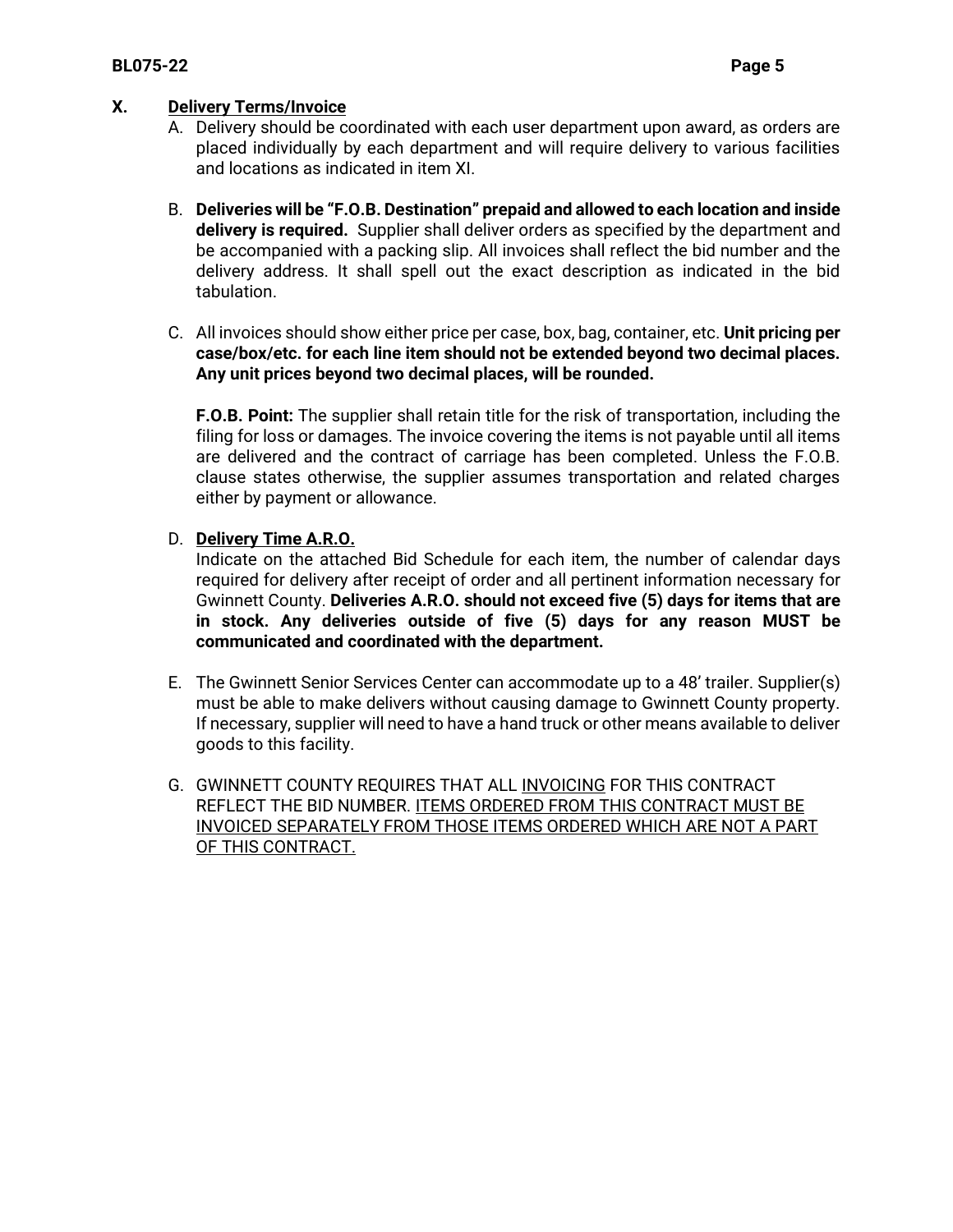# **XI. Delivery Locations**

Delivery will be to the following locations:

- ❖ **Gwinnett County Comprehensive Correctional Complex** 750 Hi-Hope Road Lawrenceville, GA 30043 **Contact: Choice Cobb Phone: 678-407-6028 Delivery Time: Monday-Friday 6:30 a.m. to 2:00 p.m.**
- ❖ **Gwinnett County Pre-Trial Detention Center** 2900 University Parkway Lawrenceville, GA 30043 **Contact**: **Carl Beresford Phone: 770-619-6417 Delivery Time: Monday-Friday 6:30 a.m. to 3:30 p.m.**
- ❖ **Gwinnett Senior Services Center** 567 Swanson Drive Lawrenceville, GA 30043 **Contact: Kenneth Jordan Phone: 678-277-0973 Delivery Time: Monday-Friday 6:00 a.m. to 2:00 p.m.**
- ❖ **Gwinnett Fire Service** 450 Hosea Road Lawrenceville, GA 30046 **Contact: Roberto Mendina Phone: 678-518-4940 Delivery Time: Monday-Friday 8:00 a.m. to 3:00 p.m.**

# **Note: Gwinnett County reserves the right to add or delete delivery locations as needed. All new locations must be agreed upon in writing by the County by an authorized County representative.**

# **XII. Award**

Gwinnett County reserves the right to reject any or all bids, to waive technicalities, and to make an award as deemed in its best interest. The County reserves the right to award by section, overall low bid, or by line item if determined that it is in the best interest of the County to award in such manner. This information should be considered when submitting pricing.

**ATTENTION: AWARD WILL BE MADE BY COST OF LOWEST UNIT OF MEASURE – BIDS MAY NOT BE EVALUATED IF THIS PROCESS IS NOT DONE CORRECTLY. Unit Cost will be calculated on the quantities stated but suppliers must state the total converted unit of measure if different than the item description. When calculating lowest unit of measure, units will be rounded to the fourth decimal place.**

**The initial contract term will be upon award by the Board of Commissioners through June 20, 2023, to be coterminous with the County's primary grocery contract (BL045-20). Both contracts will be combined when the primary contract is rebid, or all annual renewal options exercised.**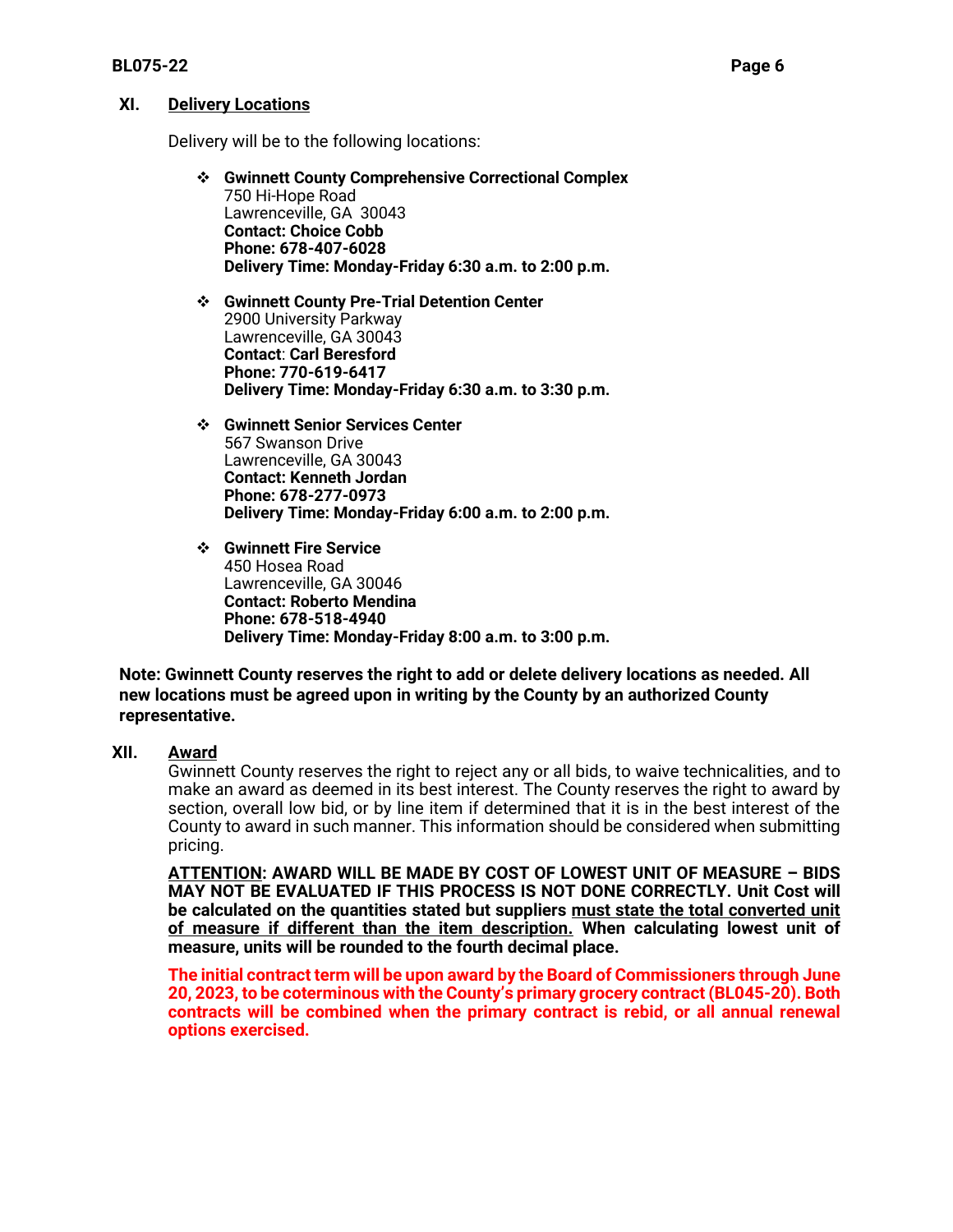# **BL075-22 Page 7**

## **BID SCHEDULE INFORMATION**

**PLEASE ENSURE THERE IS A PRINTED SIGNED HARD COPY OF THE BID SCHEDULE WITH THE BID SUBMITTAL AND A DIGITAL VERSION OF THE BID SCHEDULE VIA USB FLASHDRIVE/THUMBDRIVE.**

**The following cells should be completed on the attached Excel Bid Schedule by the submitting supplier, all other cells should be locked for editing.** 

| <b>BRAND</b><br><b>NAME &amp;</b><br>$MFG.$ # | <b>PRODUCT</b><br><b>GRADE</b> | <b>VENDOR</b><br><b>PRODUCT</b><br><b>CODE</b> | <b>DELIVERY</b><br>A.R.O. | <b>PACKAGING</b><br>IF<br><b>DIFFERENT</b> | <b>TOTAL</b><br><b>CONVERTED</b><br><b>MEASUREMENT</b><br><b>IF DIFFERENT</b><br><b>NUMBER ONLY</b> | <b>UNIT</b><br><b>PRICE</b><br><b>THAT</b><br><b>ORDERS</b><br><b>WILL BE</b><br><b>PLACED</b> |
|-----------------------------------------------|--------------------------------|------------------------------------------------|---------------------------|--------------------------------------------|-----------------------------------------------------------------------------------------------------|------------------------------------------------------------------------------------------------|
|-----------------------------------------------|--------------------------------|------------------------------------------------|---------------------------|--------------------------------------------|-----------------------------------------------------------------------------------------------------|------------------------------------------------------------------------------------------------|

**Examples: Please see the first two lines of the bid schedule for the example along with the explanation for calculation below:** 

**The Supplier will complete the column "Unit Price that Orders will be Placed". The unit price should be two (2) decimal places. Any unit price per case/box/bag/etc. will be rounded to two decimal places.**

**PLEASE NOTE: To compare bid prices, the lowest unit of measure formula is rounded to the fourth decimal place**. **NOTE: THE COST OF LOWEST UNIT OF MEASURE (i.e., Cost per OZ.) WILL BE EVALUATED AND USED TO DETERMINE THE AWARDED BIDDER.** If supplier indicates a different total converted measurement, the formula will be adjusted during the evaluation period to calculate the cost per oz based on the same formula with the adjusted number of ounces. This will adjust the lowest unit measurement and the total calculated price, based on the lowest measurement.

To find the alternative "Total Converted Measurement if Different, Number Only": (\$25.00/cs divided by 25 bottles/cs = \$1/bottle divided 16oz = \$.0625/oz) **25** Bottles in a Case X **16oz** each Bottle= **400 oz.** Indicate **400** in the column.

THE "TOTAL PRICE" IS DETERMINED BY MULTIPLYING THE COST PER CASE/BOX OR EACH BY THE "APPROX. ANNUAL QTY". Formula that is locked Total Price - \$25.00 X 60 cases (approximate quantity) = \$1,500.00

# **PLEASE ENSURE you have provided a printed signed hard copy of the Bid Schedule with your bid package AND a digital version of the Bid Schedule via USB flashdrive/thumbdrive.**

**\*Gwinnett County requires pricing to remain firm for the duration of the initial term of the contract. Failure to hold firm pricing for the initial term of the contract will be sufficient cause for Gwinnett County to declare bid non-responsive. Contract to begin upon approval by the Board of Commissioners.**

**Bid Schedule Pages 8-10 – file name is BL075-22 Bid Schedule.xlsx.**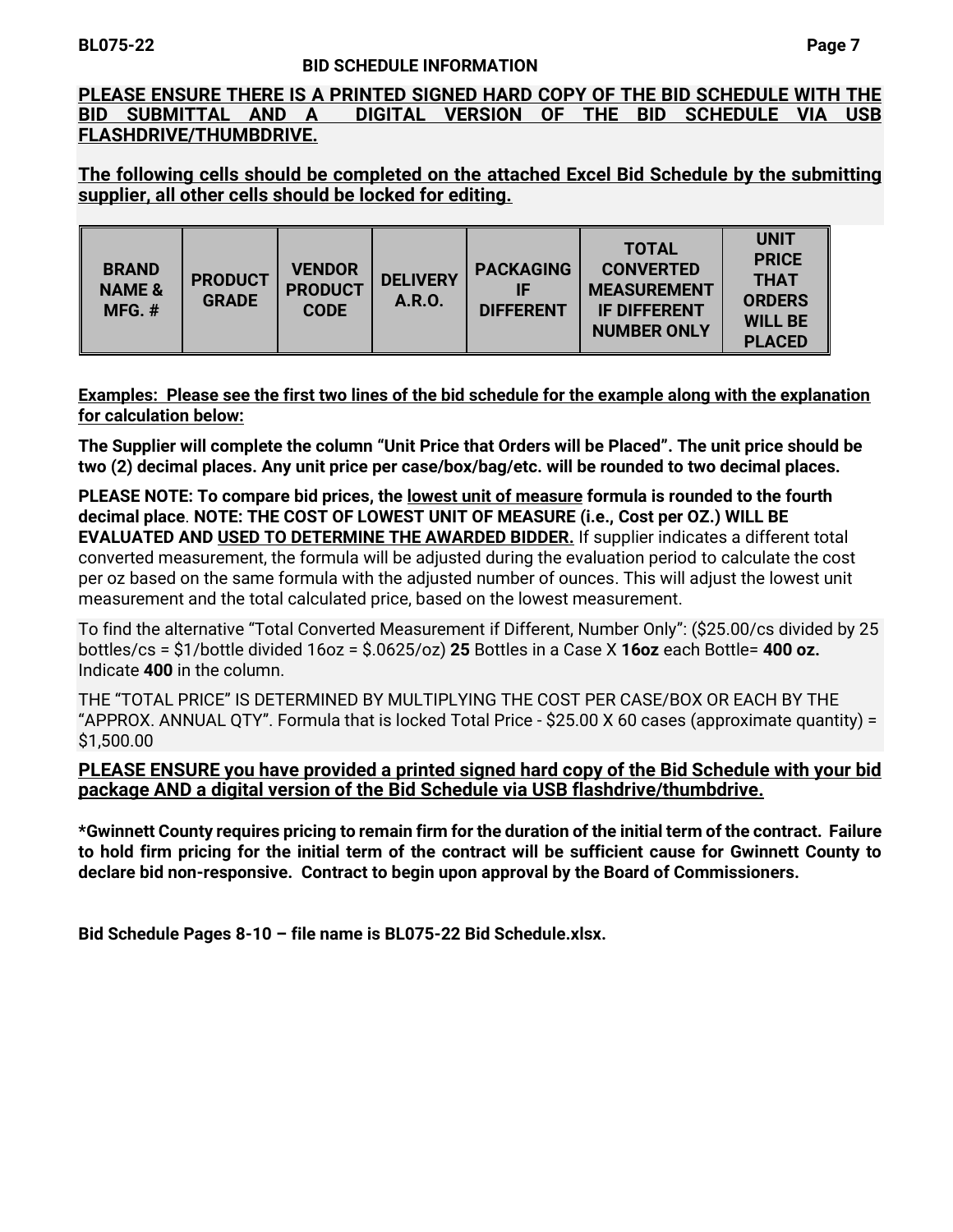**Failure to return this page as part of your bid document may result in the rejection of the bid.**

# **Supplier Information**

**Unless otherwise noted, bid prices will remain firm for two (2) additional 12-month periods. If a percentage increase/decrease is a part of the renewal options, please note this in the space provided together with an explanation. No increases will be allowed that is not stated in the original bid submittal. Supplier Can also indicate this on the bid schedule or one or the other, but Option One and Option Two should match in all places indicated.** 

| <b>Renewal Option One:</b> | % Increase | % Decrease | <b>Explanation</b> |
|----------------------------|------------|------------|--------------------|
| <b>Renewal Option Two:</b> | % Increase | % Decrease | <b>Explanation</b> |

**Certification Of Non-Collusion in Bid Preparation** 

**Signature Date of Science of Science of Science of Science of Science of Science of Science of Science of Science of Science of Science of Science of Science of Science of Science of Science of Science of Science of Scien** 

**In compliance with the attached specifications, the undersigned acknowledges all requirements outlined in the "Instructions to Bidders" and all documents referred to therein, if this bid is accepted by the Board of Commissioners within ninety (90) days of the date of bid opening, to furnish any or all of the items upon which prices are bid, at the price set opposite each item bid, delivered to the designated point(s) within the time specified in the bid schedule. By submission of this bid, I understand that Gwinnett County uses Electronic Payments for remittance of goods and services. Suppliers should select their preferred method of electronic payment upon notice of award. For more information on electronic payments, please refer to the Electronic Payment information in the instructions to bidders.**

| Does your company currently have a location within Gwinnett County? Yes $\Box$ No $\Box$ |  |  |
|------------------------------------------------------------------------------------------|--|--|
|                                                                                          |  |  |
|                                                                                          |  |  |
|                                                                                          |  |  |
|                                                                                          |  |  |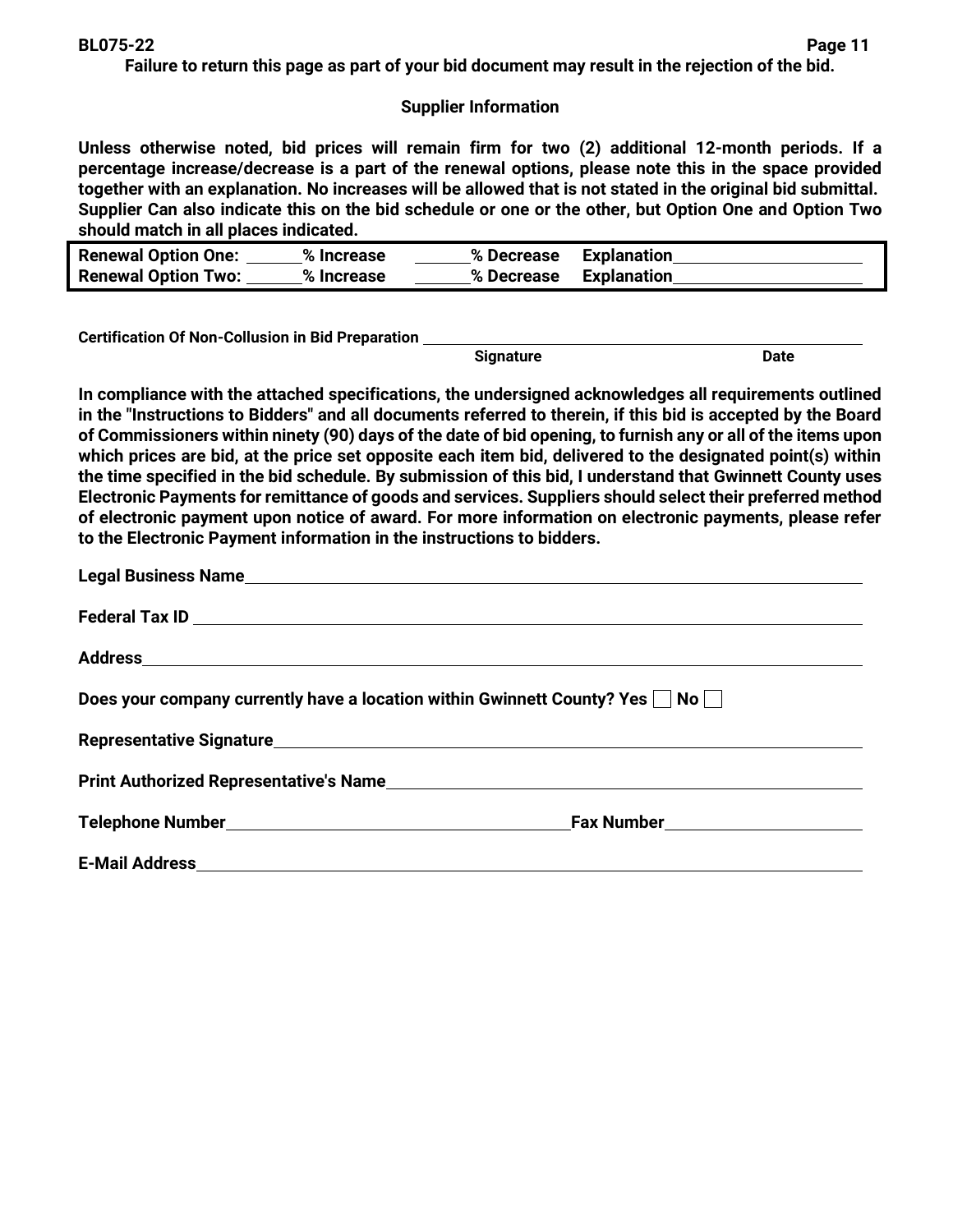## **REFERENCES**

Gwinnett County requests a minimum of three (3) references where work of a similar size and scope has been completed.

Note: References should be customized for each project, rather than submitting the same set of references for every project bid. The references listed should be of similar size and scope of the project being bid on. Do not submit a project list in lieu of this form.

| 1. |                                      |  |
|----|--------------------------------------|--|
|    |                                      |  |
|    |                                      |  |
|    |                                      |  |
|    |                                      |  |
|    |                                      |  |
| 2. |                                      |  |
|    |                                      |  |
|    |                                      |  |
|    | Contract Amount \$                   |  |
|    |                                      |  |
|    |                                      |  |
| 3. |                                      |  |
|    |                                      |  |
|    |                                      |  |
|    |                                      |  |
|    | Contact Person <b>Contact Person</b> |  |
|    |                                      |  |
|    |                                      |  |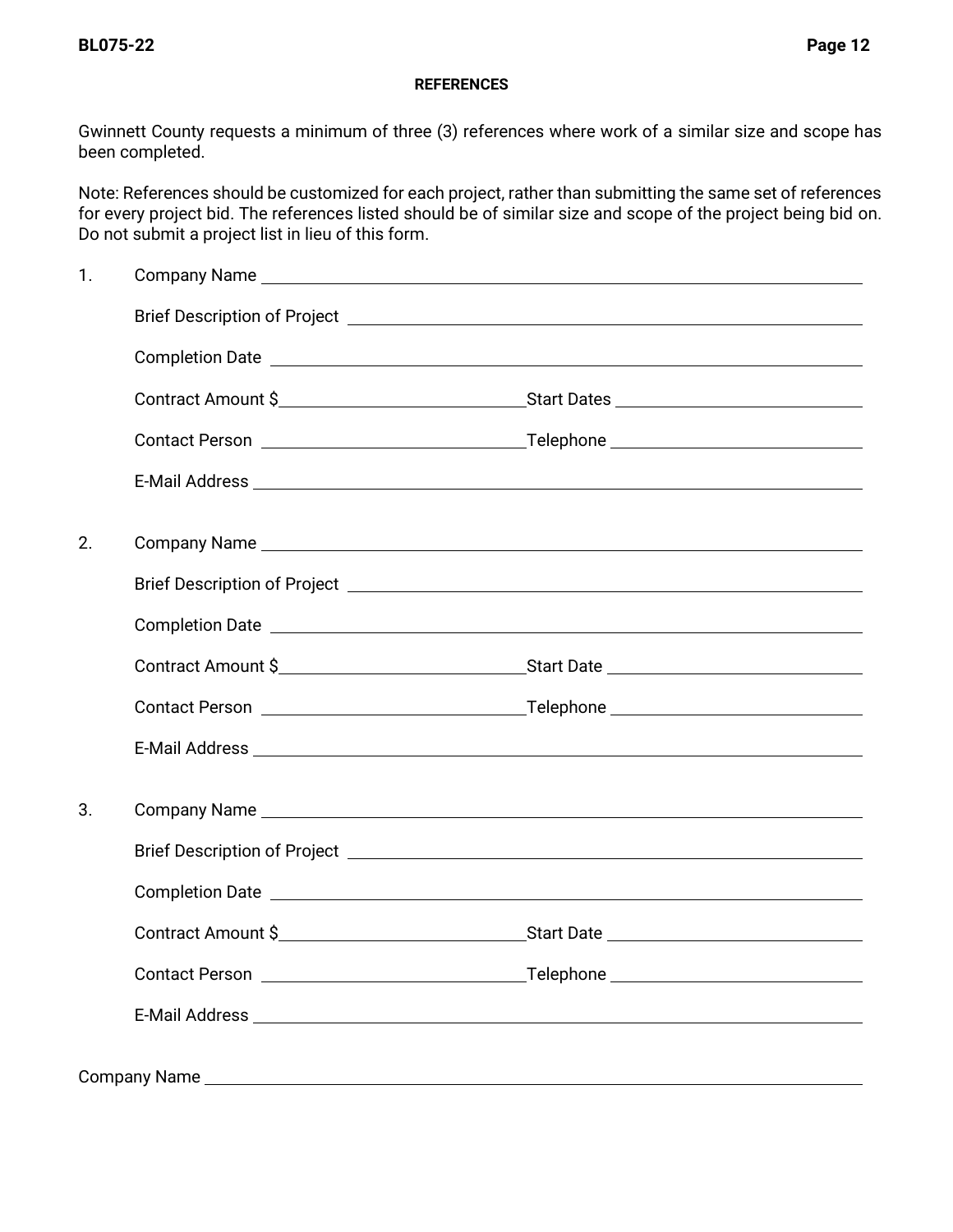

75 Langley Drive | Lawrenceville, GA 30046-6935 (0) 770.822.8720 | (F) 770.822.8735 www.gwinnettcounty.com

#### **BL075-22 Purchase of Supplemental Groceries on an Annual Contract Page 13**

# *CODE OF ETHICS AFFIDAVIT*

# *(THIS FORM SHOULD BE FULLY COMPLETED AND RETURNED WITH YOUR SUBMITTAL AND WILL BE REQUIRED PRIOR TO EVALUATION)*

In accordance with Section 54-33 of the Gwinnett County Code of Ordinances the undersigned bidder/proposer makes the following full and complete disclosure under oath, to the best of his/her knowledge, of the name(s) of all elected officials whom it employs or who have a direct or indirect pecuniary interest in or with the bidder/proposer, its affiliates or its subcontractors:

| (Company Submitting Bid/Proposal)                                  |                                              |  |  |  |
|--------------------------------------------------------------------|----------------------------------------------|--|--|--|
|                                                                    |                                              |  |  |  |
| 2. (Please check $\Box$ one box below)                             |                                              |  |  |  |
| $\Box$ No information to disclose (complete only section 4 below)  |                                              |  |  |  |
| Disclosed information below (complete section 3 & section 4 below) |                                              |  |  |  |
| 3. (if additional space is required, please attach list)           |                                              |  |  |  |
|                                                                    |                                              |  |  |  |
| <b>Gwinnett County Elected Official Name</b>                       | <b>Gwinnett County Elected Official Name</b> |  |  |  |
| <b>Gwinnett County Elected Official Name</b>                       | <b>Gwinnett County Elected Official Name</b> |  |  |  |
| 4.                                                                 | Sworn to and subscribed before me this       |  |  |  |
| BY:<br>Authorized Officer or Agent Signature                       |                                              |  |  |  |
|                                                                    |                                              |  |  |  |
| Printed Name of Authorized Officer or Agent                        | Notary Public                                |  |  |  |
| Title of Authorized Officer or Agent of Contractor                 | (seal)                                       |  |  |  |

Note: See Gwinnett County Code of Ethics Ordinance EO2011, Sec. 54-33. The ordinance will be available to view in its' entirety at [www.gwinnettcounty.com](http://www.gwinnettcounty.com/)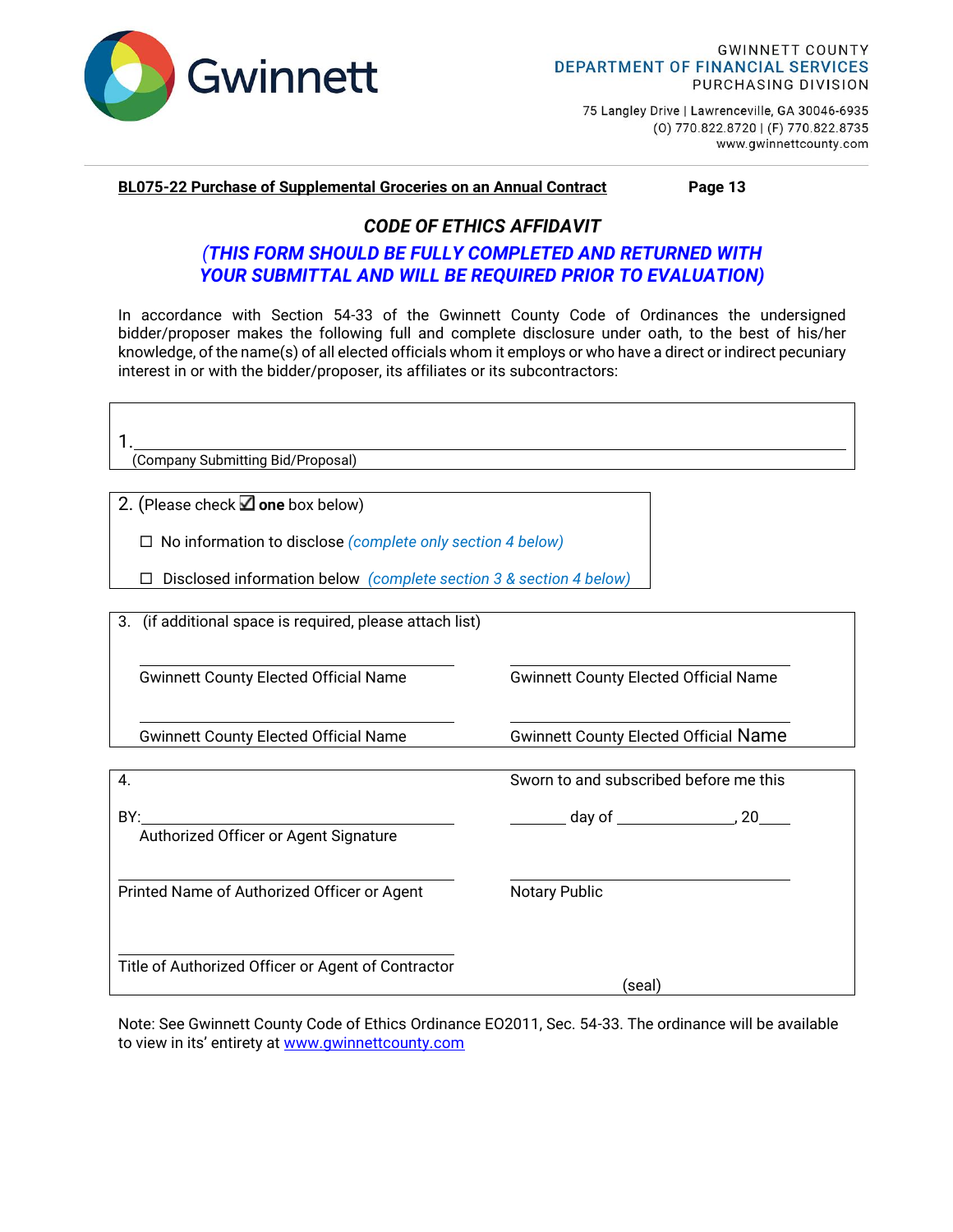FAILURE TO RETURN THIS PAGE MAY RESULT IN REMOVAL OF YOUR COMPANY FROM COMMODITY LISTING.

# **BL075-22**

# **Buyer Initials: CW**

IF YOU DESIRE TO SUBMIT A "NO BID" IN RESPONSE TO THIS PACKAGE, PLEASE INDICATE BY CHECKING ONE OR MORE OF THE REASONS LISTED BELOW AND EXPLAIN.

- Do not offer this product or service; remove us from your bidder's list for this item only.
- Specifications too "tight"; geared toward one brand or manufacturer only.
- Specifications are unclear.
- Unable to meet specifications
- Unable to meet bond requirements
- Unable to meet insurance requirements
- Our schedule would not permit us to perform.
- Insufficient time to respond.
- Other

COMPANY NAME

AUTHORIZED REPRESENTATIVE

**SIGNATURE**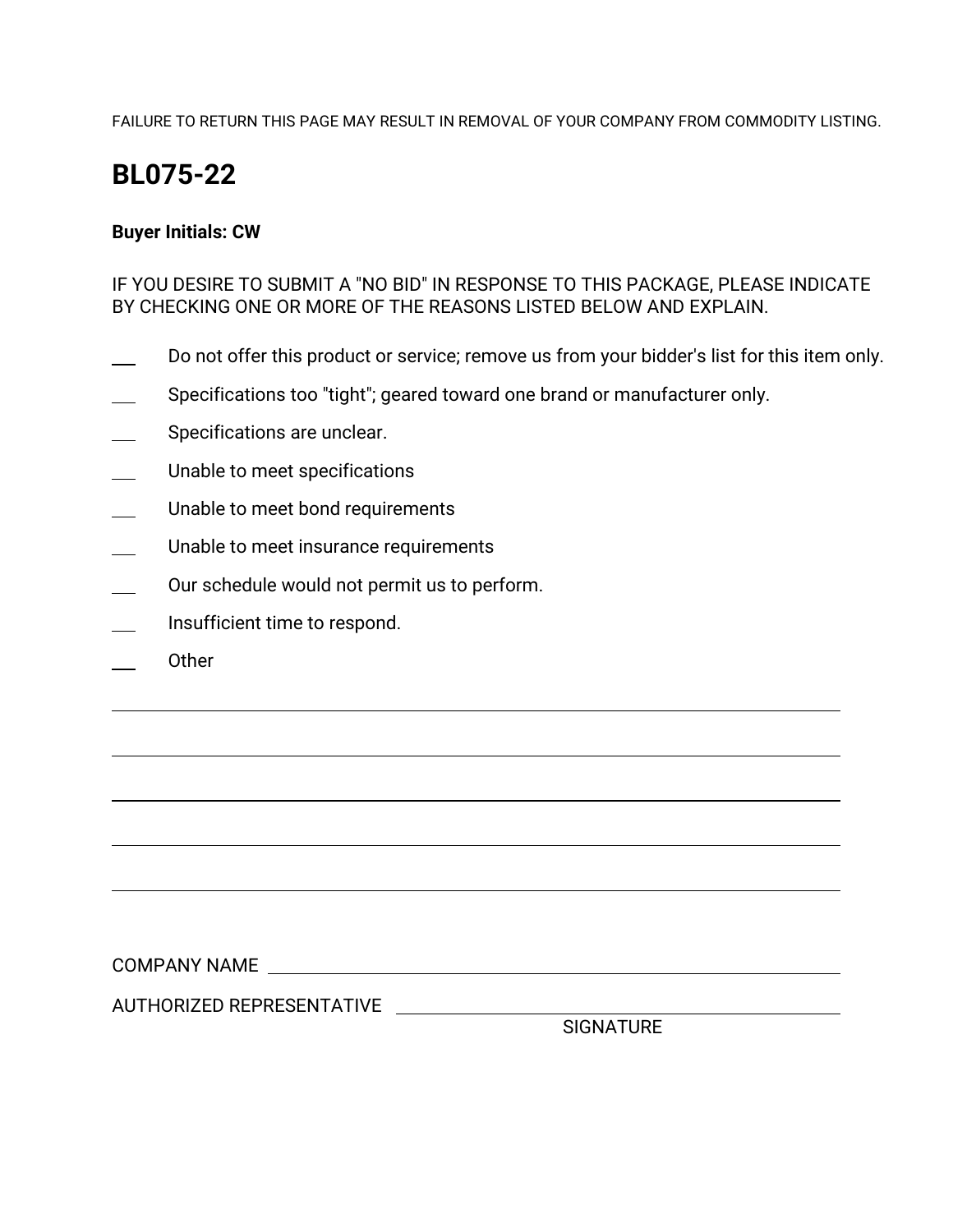# \*\*\*ATTENTION\*\*\*

FAILURE TO RETURN THE FOLLOWING DOCUMENTS MAY RESULT IN BID BEING DEEMED NON-RESPONSIVE AND AUTOMATIC REJECTION:

- 1. FAILURE TO USE COUNTY BID SCHEDULE.
- 2. FAILURE TO RETURN APPLICABLE COMPLIANCE SHEETS/SPECIFICATION SHEETS.
- 3. FAILURE TO RETURN APPLICABLE ADDENDA.
- 4. FAILURE TO PROVIDE INFORMATION ON ALTERNATES OR EQUIVALENTS.
- 5. THE COUNTY SHALL BE THE SOLE DETERMINANT OF TECHNICALITY VS. NON-RESPONSIVE BID.
- 6. FAILURE TO PROVIDE BID BOND, WHEN REQUIRED, WILL RESULT IN BID BEING DEEMED NON-RESPONSIVE AND AUTOMATIC REJECTION. BID BONDS ARE NOT REQUIRED ON ALL BIDS. BOND REQUIREMENTS ARE CLEARLY STATED ON THE INVITATION TO BID. IF YOU NEED CLARIFICATION, CONTACT THE PURCHASING ASSOCIATE. **IF BONDS ARE REQUIRED, FORMS WILL BE PROVIDED IN THIS BID DOCUMENT.**
- 7. FAILURE TO PROVIDE CONTRACTOR AFFIDAVIT AND AGREEMENT, WHEN REQUIRED, MAY RESULT IN BID BEING DEEMED NON-RESPONSIVE AND AUTOMATIC REJECTION. CONTRACTOR AFFIDAVIT AND AGREEMENT IS NOT REQUIRED ON ALL BIDS. IF YOU NEED CLARIFICATION, CONTACT THE PURCHASING ASSOCIATE.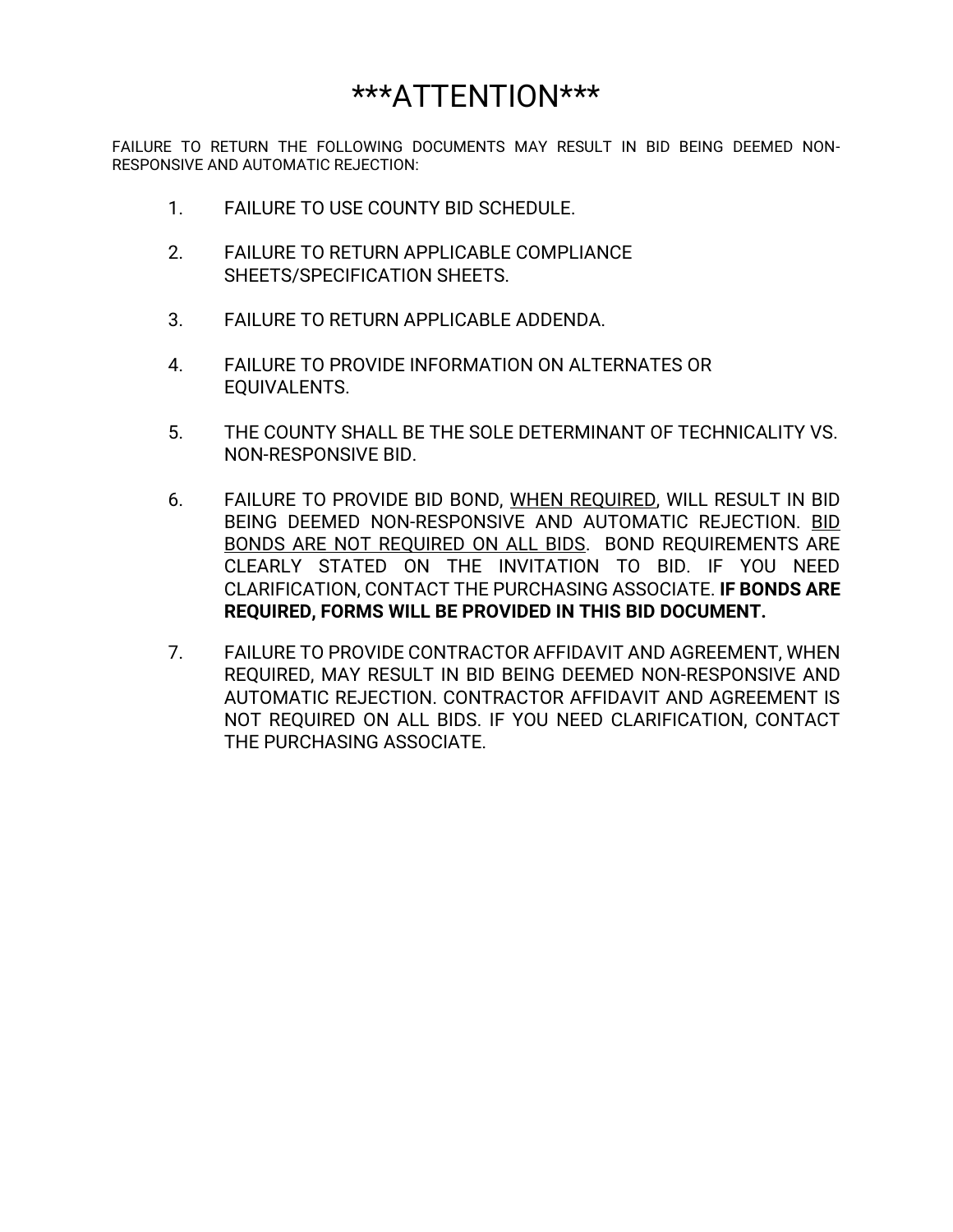#### **GWINNETT COUNTY DEPARTMENT OF FINANCIAL SERVICES – PURCHASING DIVISION GENERAL INSTRUCTIONS FOR BIDDERS, TERMS AND CONDITIONS**

#### **I. PREPARATION OF BIDS**

- A. Each bidder shall examine the drawings, specifications, schedule and all instructions. Failure to do so will be at the bidder's risk, as the bidder will be held accountable for their bid response.
- B. Each bidder shall furnish all information required by the bid form or document. Each bidder shall sign the bid and print or type his or her name on the schedule. The person signing the bid must initial erasures or other changes. An authorized agent of the company must sign bids.
- C. With the exception of solicitations for the sale of real property, individuals, firms and businesses seeking an award of a Gwinnett County contract may not initiate or continue any verbal or written communications regarding a solicitation with any County officer, elected official, employee or other County representative other than the Purchasing Associate named in the solicitation between the date of the issuance of the solicitation and the date of the final contract award by the Board of Commissioners. The Purchasing Director will review violations. If determined that such communication has compromised the competitive process, the offer submitted by the individual, firm or business may be disqualified from consideration for award. Solicitations for the sale of real property may allow for verbal or written communications with the appropriate Gwinnett County representative.
- D. Sample contracts (if pertinent) are attached. These do NOT have to be filled out with the bid/proposal submittal but are contained for informational purposes only. If awarded, the successful bidder(s) will be required to complete them prior to contract execution.
- E. Effective, July 1, 2013 and in accordance with the Georgia Illegal Immigration Reform Enhancements for 2013, an original signed, notarized and fully completed Contractor Affidavit and Agreement should be included with your bid/proposal submittal, if the solicitation is for the physical performance of services for all labor or service contract(s) that exceed \$2,499.99 (except for services performed by an individual who is licensed pursuant to Title 26, Title 43, or the State Bar of Georgia). Failure to provide the Contractor Affidavit and Agreement with your bid/proposal submittal may result in bid/proposal being deemed non-responsive and automatic rejection.

#### **II. DELIVERY**

- A. Each bidder should state time of proposed delivery of goods or services.
- B. Words such as "immediate," "as soon as possible," etc. shall not be used. The known earliest date or the minimum number of calendar days required after receipt of order (delivery A.R.O.) shall be stated (if calendar days are used, include Saturday, Sunday and holidays in the number).

#### **III. EXPLANATION TO BIDDERS**

Any explanation desired by a bidder regarding the meaning or interpretation of the invitation for bids, drawings, specifications, etc. must be requested by the question cutoff deadline stated in the solicitation in order for a reply to reach all bidders before the close of bid. Any information given to a prospective bidder concerning an invitation for bid will be furnished to all prospective bidders as an addendum to the invitation if such information is necessary or if the lack of such information would be prejudicial to uninformed bidders. The written bid documents supersede any verbal or written communications between parties. Receipt of addendum should be acknowledged in the bid. **It is the bidder's responsibility to ensure that they have all applicable addenda prior to bid submittal.** This may be accomplished via contact with the assigned Procurement Agent prior to bid submittal.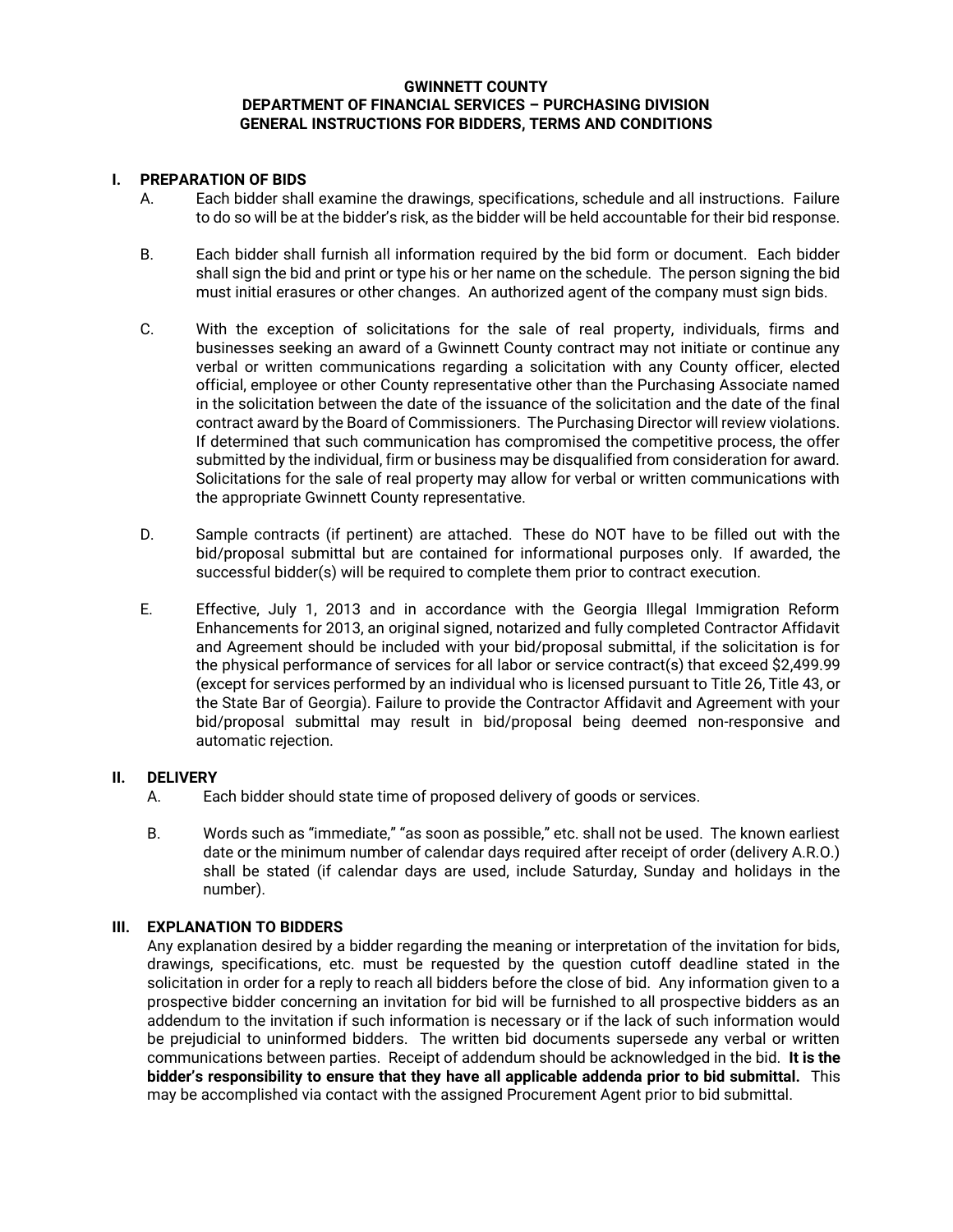#### **IV. SUBMISSION OF BIDS**

- A. Bids shall be enclosed in sealed envelopes, addressed to the Gwinnett County Purchasing Office with the name of the bidder, the date and hour of opening and the invitation to bid number on the face of the envelope. Telegraphic/faxed bids will not be considered. Any addenda should be enclosed in the sealed envelopes as well.
- B. ADD/DEDUCT: Add or deduct amounts indicated on the outside of the envelope are allowed and will be applied to the lump sum amount. Amount shall be clearly stated and should be initialed by an authorized company representative.
- C. Samples of items, when required, must be submitted within the time specified and, unless otherwise specified by the County, at no expense to the County. Unless otherwise specified, samples will be returned at the bidder's request and expense if items are not destroyed by testing.
- D. Items offered must meet required specifications and must be of a quality, which will adequately serve the use and purpose for which intended.
- E. Full identification of each item bid upon, including brand name, model, catalog number, etc. must be furnished to identify exactly what the bidder is offering. Manufacturer's literature may be furnished.
- F. The bidder must certify that items to be furnished are new and that the quality has not deteriorated so as to impair its usefulness.
- G. Unsigned bids will not be considered except in cases where bid is enclosed with other documents, which have been signed. The County will determine this.
- H. Gwinnett County is exempt from federal excise tax and Georgia sales tax with regard to goods and services purchased directly by Gwinnett County. Suppliers and contractors are responsible for federal excise tax and sales tax, including taxes for materials incorporated in county construction projects. Suppliers and contractors should contact the State of Georgia Sales Tax Division for additional information.
- I. Information submitted by a bidder in the bidding process shall be subject to disclosure after the public opening in accordance with the Georgia Open Records Act.

#### **V. WITHDRAWAL OF BID DUE TO ERRORS**

The bidder shall give notice in writing of his claim of right to withdraw his bid without penalty due to an error within two (2) business days after the conclusion of the bid opening procedure. Bids may be withdrawn from consideration if the price was substantially lower than the other bids due solely to a mistake therein, provided the bid was submitted in good faith, and the mistake was a clerical mistake as opposed to a judgment mistake, and was actually due to an unintentional arithmetic error or an unintentional omission of a quantity of work, labor or material made directly in the compilation of the bid, which unintentional arithmetic error or unintentional omission can be clearly shown by objective evidence drawn from inspection of original work papers, documents and material used in the preparation of the bid sought to be withdrawn. The bidder's original work papers shall be the sole acceptable evidence of error and mistake if he elects to withdraw his bid. If a bid is withdrawn under the authority of this provision, the lowest remaining responsive bid shall be deemed to be low bid.

No bidder who is permitted to withdraw a bid shall, for compensation, supply any material or labor or perform any subcontract or other work agreement for the person or firm to whom the contract is awarded or otherwise benefit, directly or indirectly, from the performance of the project for which the withdrawn bid was submitted.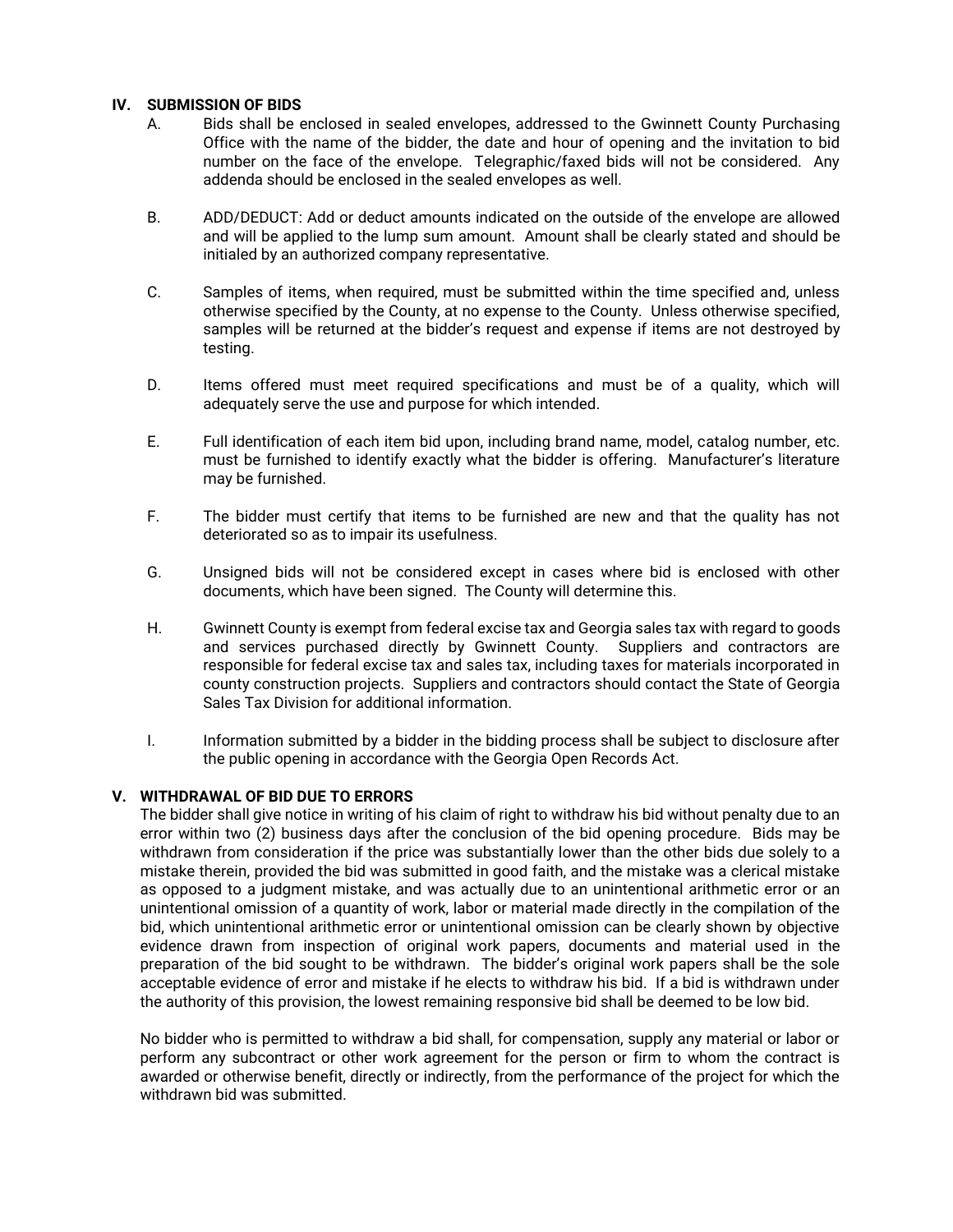Supplier has up to forty-eight (48) hours to notify the Gwinnett County Purchasing Office of an obvious clerical error made in calculation of bid in order to withdraw a bid after bid opening. Withdrawal of bid for this reason must be done in writing within the forty-eight (48) hour period. Suppliers who fail to request withdrawal of bid by the required forty-eight (48) hours shall automatically forfeit bid bond. Bid may not be withdrawn otherwise.

Bid withdrawal is not automatically granted and will be allowed solely at Gwinnett County's discretion.

#### **VI. TESTING AND INSPECTION**

Since tests may require several days for completion, the County reserves the right to use a portion of any supplies before the results of the tests are determined. Cost of inspections and tests of any item, which fails to meet the specifications, shall be borne by the bidder.

#### **VII. F.O.B. POINT**

Unless otherwise stated in the invitation to bid and any resulting contract, or unless qualified by the bidder, items shall be shipped F.O.B. Destination. The seller shall retain title for the risk of transportation, including the filing for loss or damages. The invoice covering the items is not payable until items are delivered and the contract of carriage has been completed. Unless the F.O.B. clause states otherwise, the seller assumes transportation and related charges either by payment or allowance.

#### **VIII. PATENT INDEMNITY**

The contractor guarantees to hold the County, its agents, officers or employees harmless from liability of any nature or kind for use of any copyrighted or uncopyrighted composition, secret process, patented or unpatented invention, articles or appliances furnished or used in the performance of the contract, for which the contractor is not the patentee, assignee or licensee.

## **IX. BID BONDS AND PAYMENT AND PERFORMANCE BONDS**

## **(IF REQUIRED, FORMS WILL BE PROVIDED IN THIS DOCUMENT)**

A five percent (5%) bid bond, a one hundred percent (100%) performance bond, and a one hundred percent (100%) payment bond must be furnished to Gwinnett County for any bid as required in bid package or document. **Failure to submit a bid bond with the proper rating will result in the bid being deemed non-responsive.** Bonding company must be authorized to do business in Georgia by the Georgia Insurance Commission, listed in the Department of the Treasury's publication of companies holding certificates of authority as acceptable surety on Federal bonds and as acceptable reinsuring companies, and have an A.M. Best rating as stated in the insurance requirement of the solicitation. **The bid bond, payment bond, and performance bond must have the proper an A.M. Best rating as stated in the bid when required in the bid package or document.** 

#### **X. DISCOUNTS**

- A. Time payment discounts will be considered in arriving at net prices and in award of bids. Offers of discounts for payment within ten (10) days following the end of the month are preferred.
- B. In connection with any discount offered, time will be computed from the date of delivery and acceptance at destination, or from the date correct invoice or voucher is received, whichever is the later date. Payment is deemed to be made for the purpose of earning the discount, on the date of the County check.

#### **XI. AWARD**

A. Award will be made to the lowest responsive and responsible bidder. The quality of the articles to be supplied, their conformity with the specifications, their suitability to the requirements of the County, and the delivery terms will be taken into consideration in making the award. The County may make such investigations as it deems necessary to determine the ability of the bidder to perform, and the bidder shall furnish to the County all such information and data for this purpose as the County may request. The County reserves the right to reject any bid if the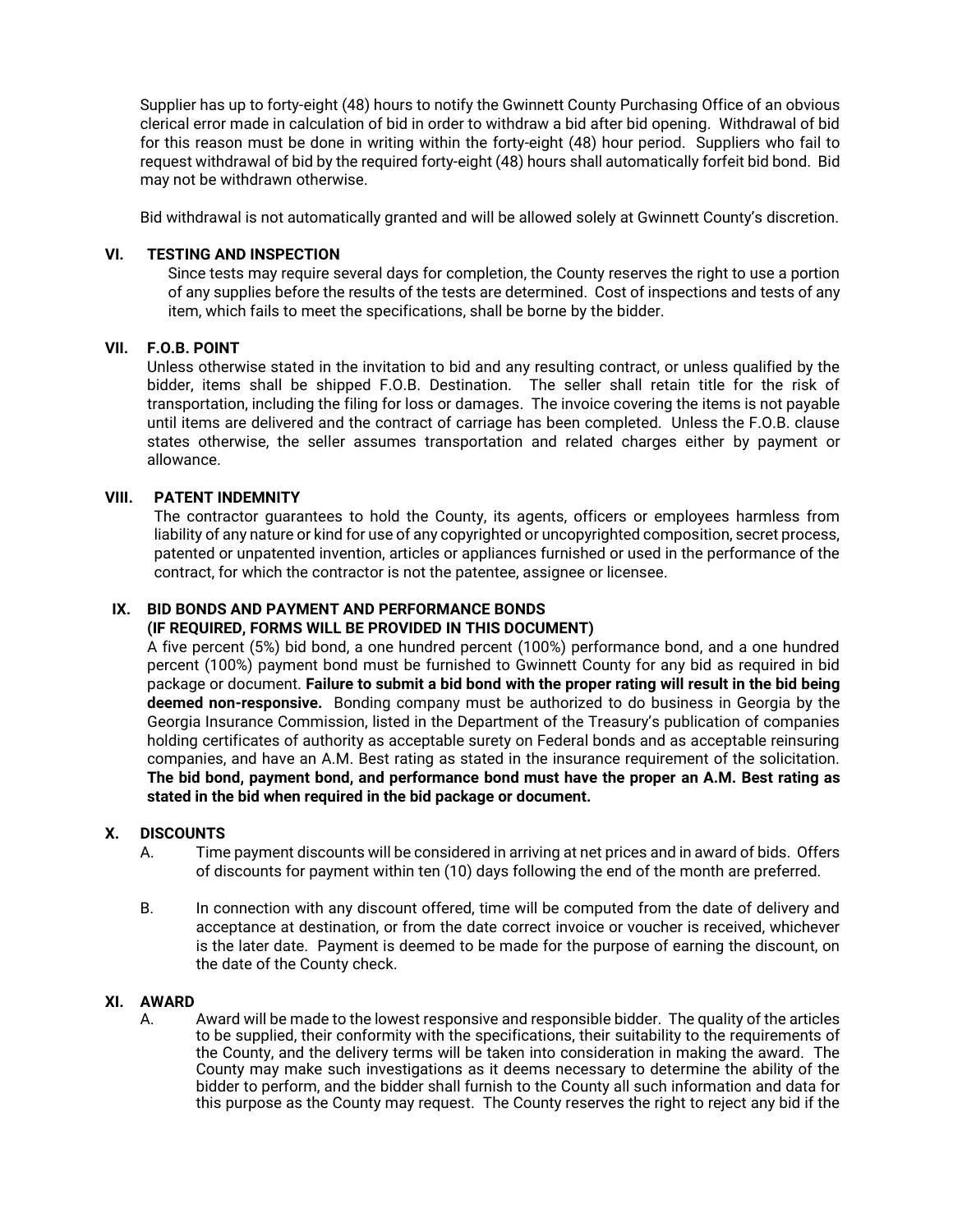evidence submitted by, or investigation of such bidder fails to satisfy the County that such bidder is properly qualified to carry out the obligations of the contract.

- B. The County reserves the right to reject or accept any or all bids and to waive technicalities, informalities and minor irregularities in bids received.
- C. The County reserves the right to make an award as deemed in its best interest, which may include awarding a bid to a single bidder or multiple bidders; or to award the whole bid, only part of the bid, or none of the bid to single or multiple bidders, based on its sole discretion of its best interest.

#### **XII. DELIVERY FAILURES**

Failure of a contractor to deliver within the time specified or within reasonable time as interpreted by the Purchasing Director, or failure to make replacement of rejected articles/services when so requested, immediately or as directed by the Purchasing Director, shall constitute authority for the Purchasing Director to purchase in the open market articles/services of comparable grade to replace the articles/services rejected or not delivered. On all such purchases, the contractor shall reimburse the County within a reasonable time specified by the Purchasing Director for any expense incurred in excess of contract prices, or the County shall have the right to deduct such amount from monies owed the defaulting contractor. Alternatively, the County may penalize the contractor one percent (1%) per day for a period of up to ten (10) days for each day that delivery or replacement is late. Should public necessity demand it, the County reserves the right to use or consume articles delivered which are substandard in quality, subject to an adjustment in price to be determined by the Purchasing Director.

#### **XIII. COUNTY FURNISHED PROPERTY**

No material, labor or facilities will be furnished by the County unless so provided in the invitation to bid.

#### **XIV. REJECTION AND WITHDRAWAL OF BIDS**

Failure to observe any of the instructions or conditions in this invitation to bid may constitute grounds for rejection of bid.

#### **XV. CONTRACT**

Each bid is received with the understanding that the acceptance in writing by the County of the offer to furnish any or all of the commodities or services described therein shall constitute a contract between the bidder and the County which shall bind the bidder on his part to furnish and deliver the articles quoted at the prices stated in accordance with the conditions of said accepted bid. The County, on its part, may order from such contractor, except for cause beyond reasonable control, and to pay for, at the agreed prices, all articles specified and delivered.

Upon receipt of a bid package containing a Gwinnett County "Sample Contract" as part of the requirements, it is understood that the bidder has reviewed the documents with the understanding that Gwinnett County requires that all agreements between the parties must be entered into via this document. If any exceptions are taken to any part, each must be stated in detail and submitted as part of the bid. If no exceptions are stated, it is assumed that the bidder fully agrees to the provisions contained in the "Sample Contract" in its entirety.

Any Consultant as defined in O.C.G.A. §36-80-28 that is engaged to develop or draft specifications/requirements or serve in a consultative role during the procurement process for any County procurement method, by entering into such an arrangement or executing a contract that the consultant a agrees to: (1) Avoid any appearance of impropriety and shall follow all policies and procedures of the County (2) disclose to the County, any material transaction or relationship pursuant to §36-80-28, considered a conflict of interest, any involvement in litigation or other dispute, relationship or financial interest not disclosed in the ethics affidavit, when ethics affidavit is required or such that may be discovered during the pending contract or arrangement; and (3) Acknowledge that any violation or threatened violation of the agreement may cause irreparable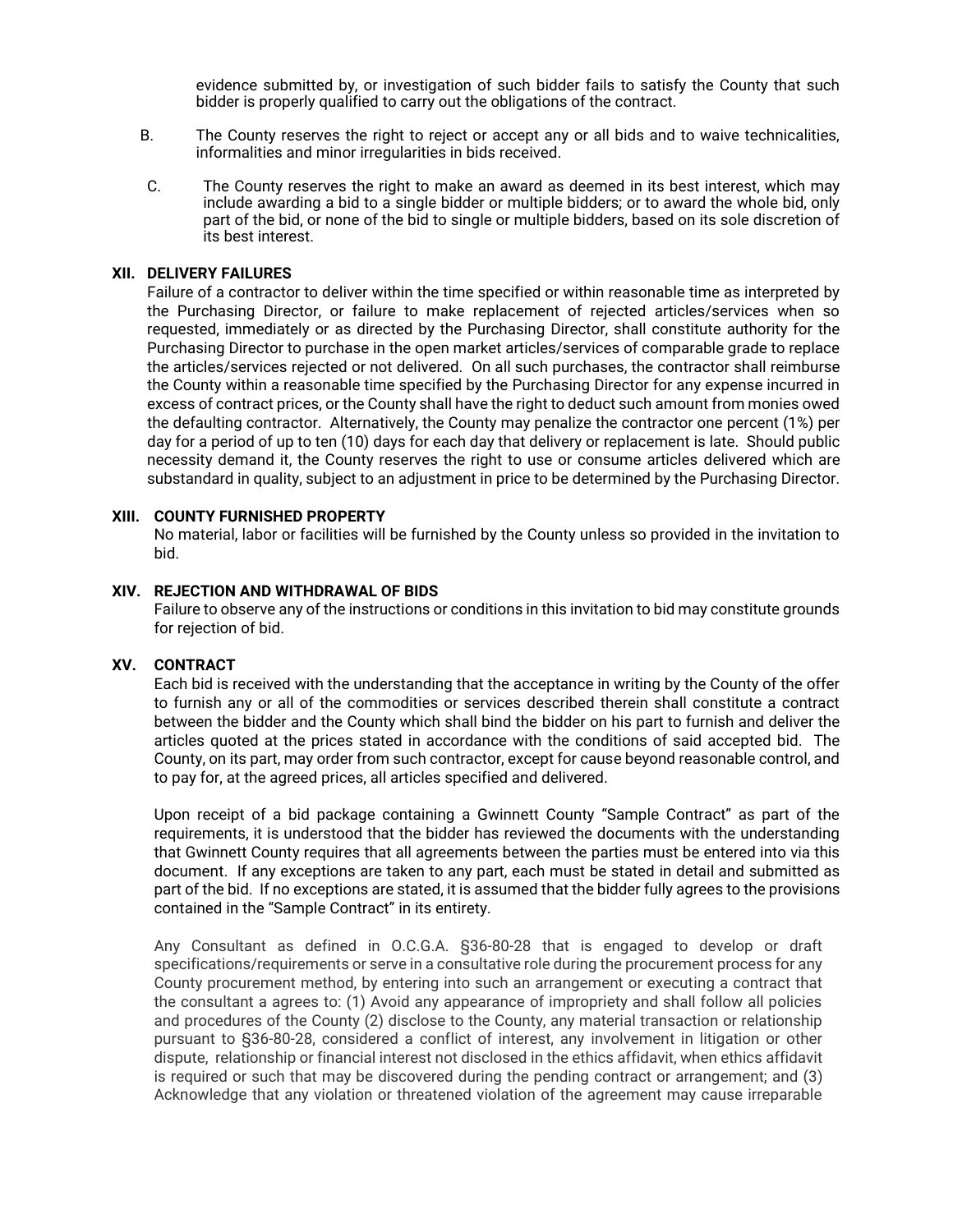injury to the County, entitling the County, to seek injunctive relief in addition to all other legal remedies. This requirement does not apply to confidential economic development activities pursuant to §50-18-72 or to any development authority for the purpose of promoting the development of trade, commerce, industry, and employment opportunities or for other purposes and, without limiting the generality of the foregoing, shall specifically include all authorities created pursuant to Title 36 Chapter 62; However, per provisions of subparagraph (e)(1)(B)of Code Section 36-62-5 reporting of potential conflicts of interest by development authority board members is required.

When the contractor has performed in accordance with the provisions of this agreement, Gwinnett County shall pay to the contractor, within thirty (30) days of receipt of any department approved payment request and based upon work completed or service provided pursuant to the contract, the sum so requested, less the retainage stated in this agreement, if any. In the event that Gwinnett County fails to pay the contractor within sixty (60) days of receipt of a pay requested based upon work completed or service provided pursuant to the contract, the County shall pay the contractor interest at the rate of 1/2% per month or pro rata fraction thereof, beginning the sixty-first (61<sup>st</sup>) day following receipt of pay requests. The contractor's acceptance of progress payments or final payment shall release all claims for interest on said payment.

#### **XVI. NON-COLLUSION**

Bidder declares that the bid is not made in connection with any other bidder submitting a bid for the same commodity or commodities, and that the bid is bona fide and is in all respects fair and without collusion or fraud. An affidavit of non-collusion shall be executed by each bidder. Collusion and fraud in bid preparation shall be reported to the State of Georgia Attorney General and the United States Justice Department.

#### **XVII. DEFAULT**

The contract may be canceled or annulled by the Purchasing Director in whole or in part by written notice of default to the contractor upon non-performance or violation of contract terms. An award may be made to the next low responsive and responsible bidder, or articles specified may be purchased on the open market similar to those so terminated. In either event, the defaulting contractor (or his surety) shall be liable to the County for costs to the County in excess of the defaulted contract prices; provided, however, that the contractor shall continue the performance of this contract to the extent not terminated under the provisions of this clause. Failure of the contractor to deliver materials or services within the time stipulated on his bid, unless extended in writing by the Purchasing Director, shall constitute contract default.

#### **XVIII. TERMINATION FOR CAUSE**

The County may terminate this agreement for cause upon ten days prior written notice to the contractor of the contractor's default in the performance of any term of this agreement. Such termination shall be without prejudice to any of the County's rights or remedies by law.

#### **XIX. TERMINATION FOR CONVENIENCE**

The County may terminate this agreement for its convenience at any time upon 30 days written notice to the contractor. In the event of the County's termination of this agreement for convenience, the contractor will be paid for those services actually performed. Partially completed performance of the agreement will be compensated based upon a signed statement of completion to be submitted by the contractor, which shall itemize each element of performance.

#### **XX. DISPUTES**

Except as otherwise provided in the contract documents, any dispute concerning a question of fact arising under the contract which is not disposed of shall be decided after a hearing by the Purchasing Director, who shall reduce his/her decision to writing and mail or otherwise furnish a copy thereof to the contractor. The decision of the procurement agent shall be final and binding; however, the contractor shall have the right to appeal said decision to a court of competent jurisdiction.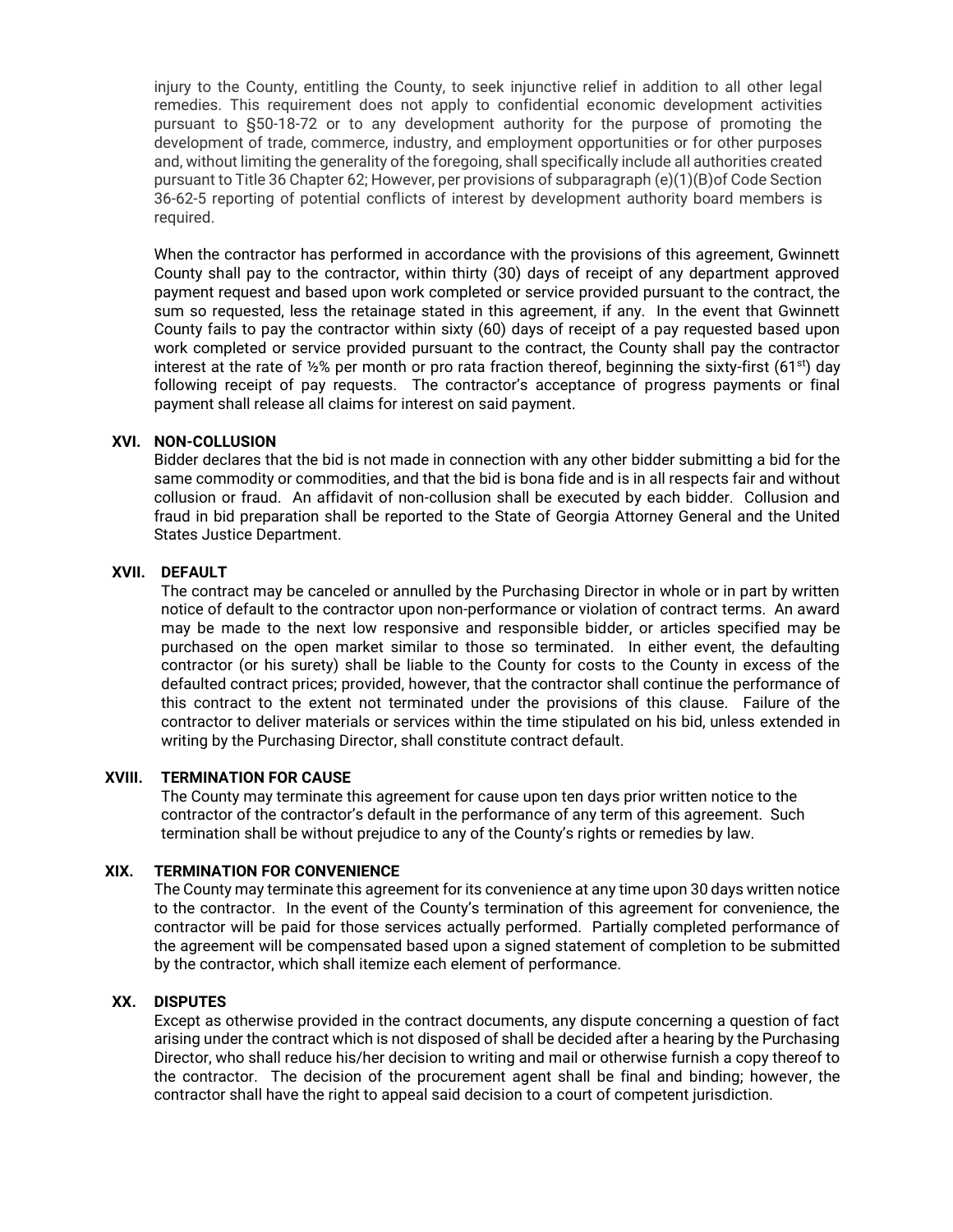#### **XXI. SUBSTITUTIONS**

Bidders offering and quoting on substitutions or who are deviating from the attached specifications shall list such deviations on a separate sheet to be submitted with their bid. The absence of such a substitution list shall indicate that the bidder has taken no exception to the specifications contained herein.

#### **XXII. INELIGIBLE BIDDERS**

The County may choose not to accept the bid of a bidder who is in default on the payment of taxes, licenses or other monies due to the County. Failure to respond to three (3) consecutive times for any given commodity/service may result in removal from the supplier list under that commodity/service.

#### **XXIII. OCCUPATION TAX CERTIFICATE**

Each successful bidder shall provide evidence of a valid Gwinnett County occupation tax certificate if the bidder maintains an office within the unincorporated area of Gwinnett County. Incorporated, out of County, and out of State bidders are required to provide evidence of a certificate to do business in any town, County or municipality in the State of Georgia, or as otherwise required by County ordinance or resolution.

#### **XXIV. PURCHASING POLICY AND REVIEW COMMITTEE**

The Purchasing Policy and Review Committee has been established to review purchasing procedures and make recommendations for changes; resolve problems regarding the purchasing process; make recommendations for standardization of commodities, schedule buying, qualified products list, annual contracts, supplier performance (Ineligible Source List), and other problems or requirements related to Purchasing. The Purchasing Policy & Review Committee has authority to place suppliers and contractors on the Ineligible Source List for reasons listed in Part 6, Section II of the Gwinnett County Purchasing Ordinance.

#### **XXV. AMERICANS WITH DISABILITIES ACT**

All contractors for Gwinnett County are required to comply with all applicable sections of the Americans with Disabilities Act (ADA) as an equal opportunity employer. In compliance with the Americans with Disabilities Act (ADA), Gwinnett County provides reasonable accommodations to permit a qualified applicant with a disability to enjoy the privileges of employment equal to those employees with disabilities. Disabled individuals must satisfy job requirements for education background, employment experience, and must be able to perform those tasks that are essential to the job with or without reasonable accommodations. Any requests for the reasonable accommodations required by individuals to fully participate in any open meeting, program or activity of Gwinnett County should be directed to the ADA Coordinator, 75 Langley Drive, Lawrenceville, Georgia 30046, 770-822-8165.

### **XXVI. ALTERATIONS OF SOLICITATION AND ASSOCIATED DOCUMENTS**

Alterations of County documents are strictly prohibited and will result in automatic disqualification of the firm's solicitation response. If there are "exceptions" or comments to any of the solicitation requirements or other language, then the firm may make notes to those areas, but may not materially alter any document language.

#### **XXVII. TAX LIABILITY**

Local and state governmental entities must notify contractors of their use tax liability on public works projects. Under Georgia law, private contractors are responsible for paying a use tax equal to the sales tax rate on material and equipment purchased under a governmental exemption that is incorporated into a government construction project: excluding material and equipment provided for the installation, repair, or expansion of a public water, gas or sewer system when the property is installed for general distribution purposes. To the extent the tangible personal property maintains its character (for example the installation of a kitchen stove), it remains tax-exempt. However, if the installation incorporates the tangible personal property into realty, e.g., the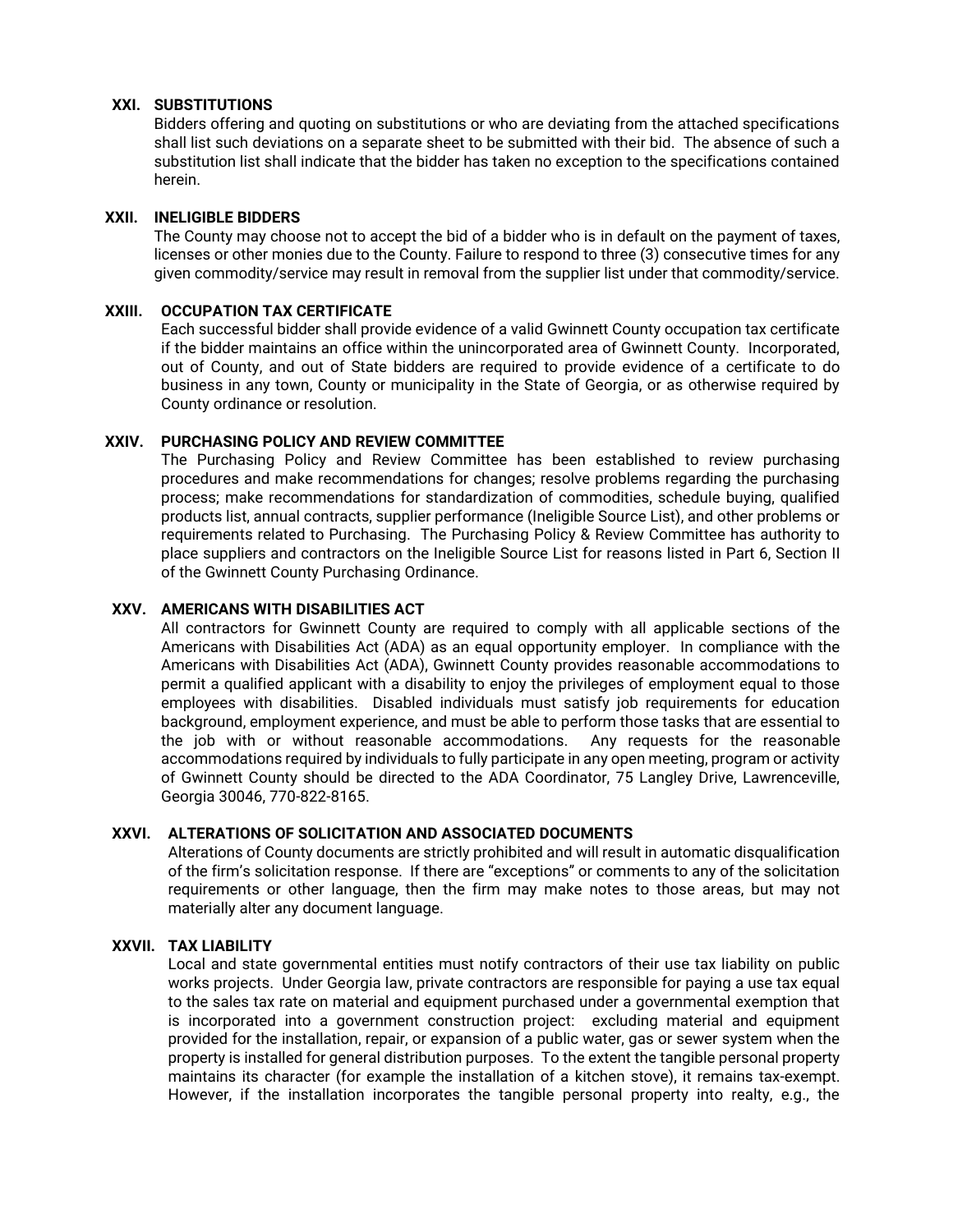installation of sheetrock, it becomes taxable to the private contractor. See O.C.G.A. 48-8-3(2) and O.C.G.A. 48-8-63

#### **XXVIII. STATE LAW REGARDING WORKER VERIFICATION**

Effective July 1, 2013 State Law requires that all who enter into a contract for the physical performance of services for all labor or service contract(s) that exceed \$2,499.99 (except for services performed by an individual who is licensed pursuant to Title 26, Title 43, or the State Bar of Georgia) for the County, must satisfy the Illegal Immigration Reform Enhancements for 2013, in all manner, and such are conditions of the contract.

The Purchasing Division Director with the assistance of the Performance Analysis Division shall be authorized to conduct random audits of a contractor's or subcontractors' compliance with the Illegal Immigration Reform Enhancements for 2013 and the rules and regulations of the Georgia Department of Labor. The contractor and subcontractors shall retain all documents and records of its compliance for a period of five (5) years following completion of the contract. This requirement shall apply to all contracts for all labor or service contracts that exceed \$2,499.99 except for services performed by an individual who is licensed pursuant to Title 26, Title 43, or the State Bar of Georgia.

Whenever it appears that a contractor's or subcontractor's records are not sufficient to verify the work eligibility of any individual in the employ of such contractor or subcontractor, the Purchasing Director shall report same to the Department of Homeland Security and may result in termination of the contract if it is determined at any time during the work that the contractor/or subcontractor is no longer in compliance with the Illegal Immigration Reform Enhancements for 2013.

State Law requires that all who enter into a contract for public works as defined by O.C.G.A. 36-91- 2(10) for the County must satisfy the Illegal Immigration Reform Enhancements for 2013, in all manner, and such are conditions of the contract.

By submitting a bid to the County, contractor agrees that, in the event the contractor employs or contracts with any subcontractor(s) in connection with the covered contract, the contractor will secure from the subcontractor(s) such subcontractor(s') indication of the employee-number category applicable to the subcontractor, as well as attestation(s) from such subcontractor(s) that they are in compliance with the Illegal Immigration Reform Enhancements for 2013. Original signed, notarized Subcontractor Affidavits and Agreements must be submitted to the County.

The Purchasing Division Director with the assistance of the Performance Analysis Division shall be authorized to conduct random audits of a contractor's or subcontractors' compliance with the Illegal Immigration Reform Enhancements for 2013 and the rules and regulations of the Georgia Department of Labor. The contractor and subcontractors shall retain all documents and records of its compliance for a period of three (3) years following completion of the contract. This requirement shall apply to all contracts for the public works as defined by O.C.G.A. 36-91-2(10) where any persons are employed on the County contract.

Whenever it appears that a contractor's or subcontractor's records are not sufficient to verify the work eligibility of any individual in the employ of such contractor or subcontractor, the Purchasing Director shall report same to the Department of Homeland Security.

A contractor's failure to participate in the federal work authorization program as defined by the Illegal Immigration Reform Enhancements for 2013 shall be sanctioned by termination of the contract. If it is determined that a subcontractor is not participating in the federal work authorization program as defined by the Illegal Immigration Reform Enhancements for 2013, Gwinnett County may direct the contractor to terminate that subcontractor. A contractor's failure to follow Gwinnett County's instruction to terminate a subcontractor that is not participating in the federal work authorization program as defined by the Illegal Immigration Reform Enhancements for 2013 may be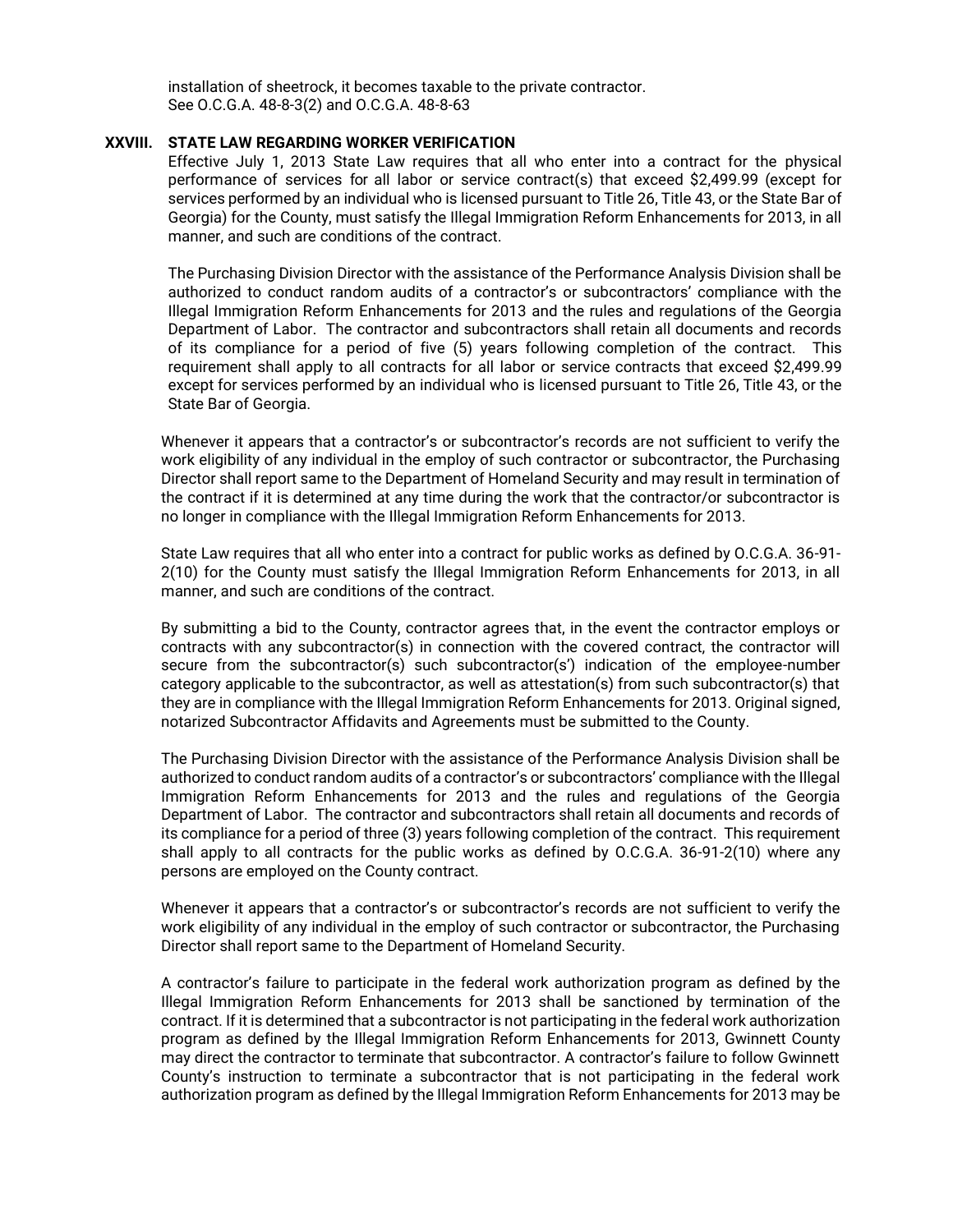sanctioned by termination of the contract.

#### **XXIX. SOLID WASTE ORDINANCE**

No individual, partnership, corporation or other entity shall engage in solid waste handling except in such a manner as to conform to and comply with the current Gwinnett County Solid Waste Ordinance and all other applicable local, state and federal legislation, rules, regulation and orders.

#### **XXX. GENERAL CONTRACTORS LICENSE**

Effective July 1, 2008: **All General Contractors must have a current valid license from the State Licensing Board for Residential and General Contractors, unless specifically exempted from holding such license pursuant to Georgia law (O.C.G.A. Section 43-41-17).**

#### **XXXI. PRODUCTS MANUFACTURED IN GEORGIA**

Gwinnett County, when contracting for or purchasing supplies, materials, equipment, or agricultural products that exceeds \$100,000.00, excluding beverages for immediate consumption, shall give preference as far as may be reasonable and practicable to such supplies, materials, equipment, and agricultural products as may be manufactured or produced in this state. Such preference shall not sacrifice quality. Gwinnett County Board of Commissioners shall consider, among other factors, information submitted by the bidder which may include the bidder's estimate of the multiplier effect on gross state domestic product and the effect on public revenues of the state and the effect on public revenues of political subdivisions resulting from acceptance of a bid or offer to sell Georgia manufactured or produced goods as opposed to out-of-state manufactured or produced goods. Any such estimates shall be in writing. **(O.C.G.A. Section 36-84-1).**

#### **XXXII. INDEMNIFICATION**

To the fullest extent permitted by law, the Contractor shall, at his sole cost and expense, indemnify, defend, satisfy all judgments, and hold harmless the County, the engineer, and their agents and employees from and against all claims, damages, actions, judgments, costs, penalties, liabilities, losses and expenses, including, but not limited to, attorney's fees arising out of or resulting from the performance of the work, provided that any such claim, damage, action, judgment, cost, penalty, liability, loss or expense (1) is attributable to bodily injury, sickness, disease, or death, or to injury to or destruction of tangible property (other than the work itself) including the loss of use resulting therefrom, and (2) is caused in whole or in part by the negligent acts, errors by any act or omission of the Contractor, any subcontractor, anyone directly or indirectly employed by any of them or anyone for whose acts any of them may be liable, regardless whether such claim is caused in part by a party indemnified hereunder. Such obligation shall not be construed to negate, abridge or otherwise reduce any of the rights or obligations of indemnity which would otherwise exist as to any party or person described in this agreement. In any and all claims against the County, the engineer, or any of their agents or employees by any employee of the Contractor, any subcontractor, anyone directly or indirectly employed by any of them, or anyone for whose acts any of them may be liable, the indemnification obligation contained herein shall not be limited in any way by any limitation on the amount or type of damages, compensation, or benefits payable by or for the Contractor or any subcontractor under Worker's Compensation Acts, disability benefit acts, or other employee benefit acts.

#### **XXXIII. CODE OF ETHICS:**

"Proposer/Bidder" shall disclose under oath the name of all elected officials whom it employs or who have a direct or indirect pecuniary interest in the business entity, its affiliates, or its subcontractors. The "Proposer/Bidder" shall execute a Code of Ethics affidavit. Failure to submit the affidavit during the bid or proposal process shall render the bid or proposal non-responsive.

The act of submitting false information or omitting material information shall be referred to the Purchasing Policy & Review Committee for action pursuant to the Purchasing Ordinance or to the District Attorney for possible criminal prosecution.